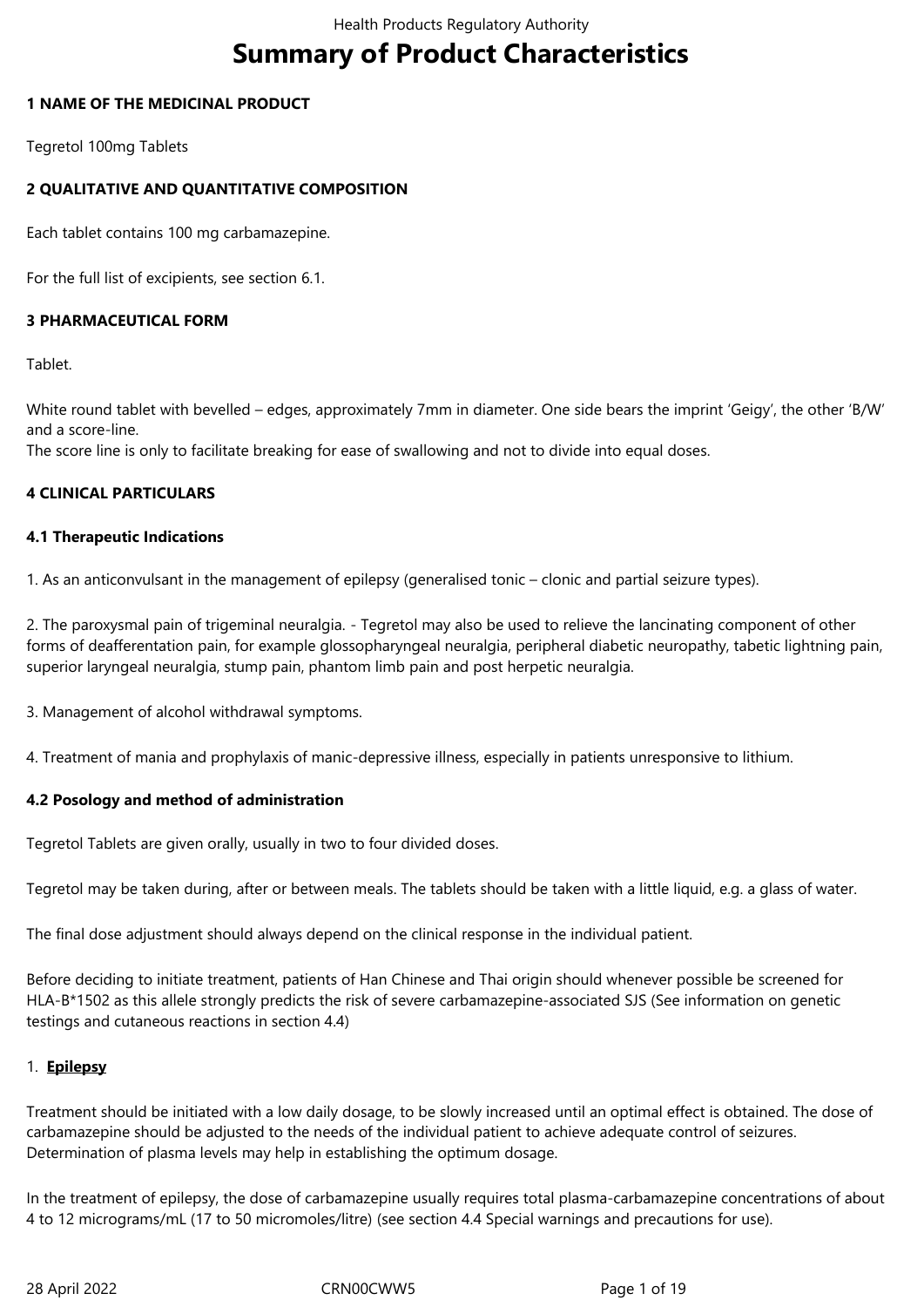Whenever possible, anti-epileptic agents should be prescribed as the sole anti-epileptic agent, but if used in polytherapy, the same incremental dosage pattern is advised (see section 4.5 Interaction with other medicinal products and other forms of interaction).

# **Adults:**

Tegretol should be taken in a number of divided doses. The initial dosage should be 100 to 200mg once or twice daily with subsequent slow increments to the level for optimal response, generally 800 to 1200mg daily in divided doses but occasionally up to 1600mg or even 2000mg daily may be necessary.

# **Elderly:**

Due to the potential for drug interactions, the dosage of Tegretol should be selected with caution in elderly patients.

# **Paediatrics / children and adolescents:**

The usual dose is 10-20mg/kg bodyweight, daily in several divided doses.

Age up to 1 year: The usual total daily dose is 100 mg to 200 mg in divided doses.

1-5 years: The usual total daily dose is 200 mg to 400 mg in divided doses.

5-10 years: The usual total daily dose is 400mg to 600mg in divided doses.

10-15 years: The usual total daily dose is 600mg to 1000mg in divided doses.

>15 years of age: 800 to 1200 mg daily (same as adult dose).

# **Maximum recommended dose**

Up to 6 years of age: 35 mg/kg/day 6-15 years of age: 1000 mg/day >15 years of age: 1200 mg/day.

Tegretol tablets are not recommended for children aged 5 years and under.

# 2. **Trigeminal neuralgia and other forms of deafferentation pain**

The individual dosage requirements of Tegretol may vary considerably, depending upon the age and weight of the patient. It is recommended that the initial dose be small but in some patients a high dose early in treatment may be required. In elderly patients, an initial dose of 100mg twice daily is recommended.

The usual dose is 200 mg 3 to 4 times daily but the dose may be increased gradually until a satisfactory clinical response is obtained, which in some instances necessitates 1600mg Tegretol daily. The initial dosage of 200 to 400 mg should be slowly raised daily until freedom from pain is achieved (normally at 200 mg 3 to 4 times daily). The dosage should then be gradually reduced to the lowest possible maintenance level. Maximum recommended dose is 1200 mg/day. When pain relief has been obtained, attempts should be made to gradually discontinue therapy, until another attack occurs.

# 3. **Alcohol withdrawal symptoms**

The dose should be adjusted to suit the needs of the individual patient. Usually doses of 600 to 800 mg daily are sufficient but 1200 to 1600mg daily may be required in delirium tremens with subsequent reductions.

# 4. **Treatment of mania and prophylaxis of manic-depressive illness**

Initial starting dose of 100 to 200mg daily, in divided doses, increasing gradually until symptoms are controlled or a total of 1600mg given in divided doses is reached. The usual dosage range is 400 to 600mg daily, given in divided doses.

# **Special populations**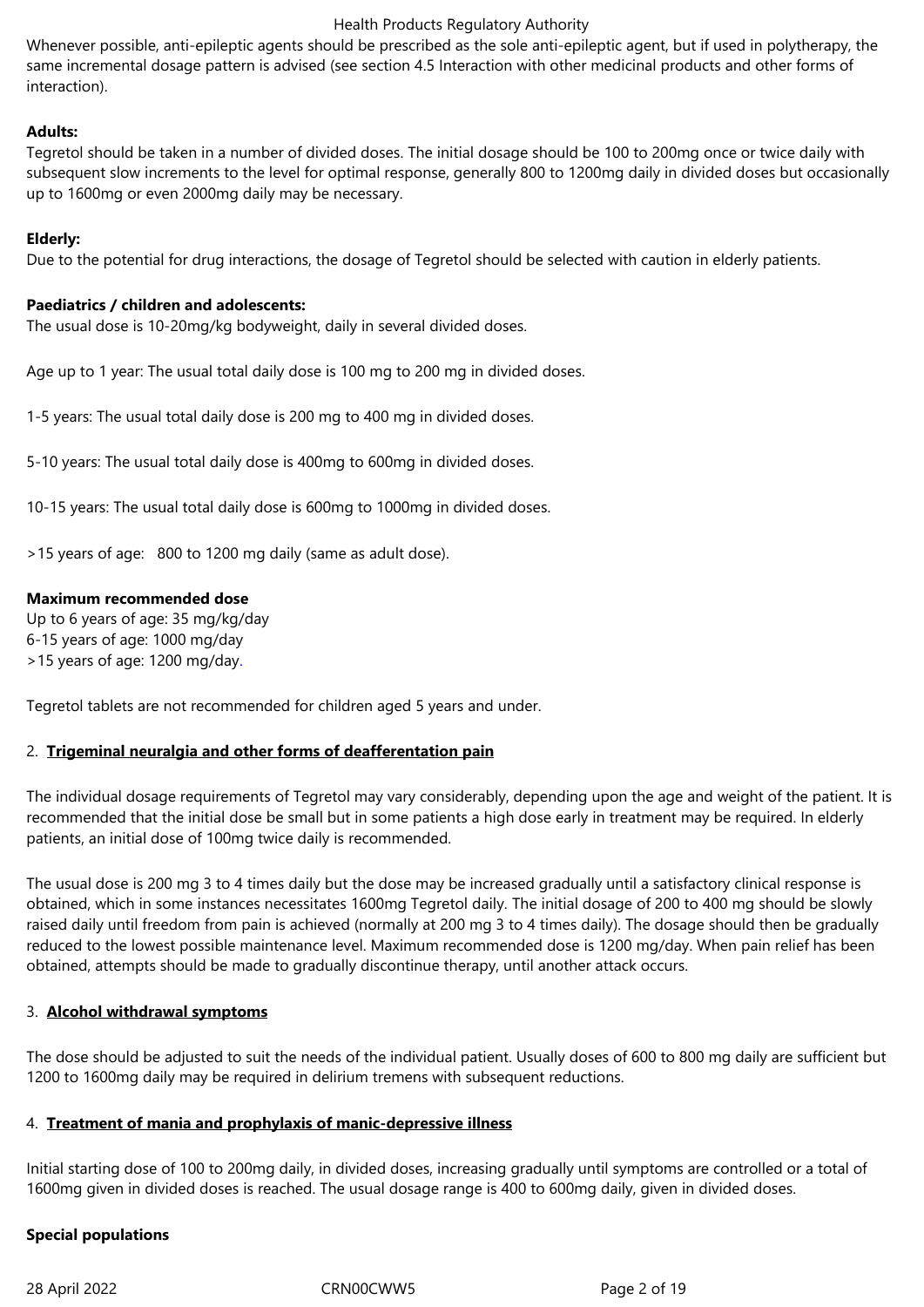# *Renal impairment / Hepatic impairment*

No data are available on the pharmacokinetics of carbamazepine in patients with impaired hepatic or renal function.

# **4.3 Contraindications**

- Known hypersensitivity to carbamazepine or structurally related drugs (e.g. tricyclic antidepressants) or any other component of the formulation
- Patients with atrioventricular conduction defects
- Patients with a history of bone-marrow depression
- Patients with a history of hepatic porphyrias (e.g. acute intermittent porphyria, variegate porphyria, porphyria cutanea tarda)
- The use of Tegretol is contraindicated in combination with monoamine-oxidase inhibitors (MAOIs) (see section 4.5 Interaction with other medicinal products and other forms of interaction).
- Herbal preparations containing St. John's wort (Hypericum perforatum) must not be used while taking Tegretol due to the risk of decreased plasma concentrations and reduced clinical effects of Tegretol (see section 4.5 Interactions with other medicinal products and other forms of interaction).

# **4.4 Special warnings and precautions for use**

Tegretol should be given only under medical supervision. Tegretol should be prescribed only after a critical benefit-risk appraisal and under close monitoring in patients with a history of cardiac, hepatic, or renal damage, adverse haematological reactions to other drugs, or interrupted courses of therapy with Tegretol.

# **Haematological effects**

Agranulocytosis and aplastic anaemia have been associated with Tegretol; however, due to the very low incidence of these diseases, meaningful risk estimates for Tegretol are difficult to obtain. The overall risk in the general untreated population has been estimated at 4.7 persons per million per year for agranulocytosis and 2.0 persons per million per year for aplastic anaemia.

Decreased platelet or white blood cell counts occur occasionally to frequently in association with the use of Tegretol. Nonetheless, complete pre-treatment blood counts, including platelets (and possibly reticulocytes and serum iron), should be obtained as a baseline and periodically thereafter.

If the white blood cell or platelet count is definitely low or decreased during treatment, the patient and the complete blood count should be closely monitored (see section 4.8 "Undesirable Effects"). However, treatment with Tegretol should be discontinued if the patient develops leucopenia, which is severe, progressive or accompanied by clinical manifestations, e.g. fever or sore throat. Tegretol should be discontinued if any evidence of significant bone marrow depression appears.

Patients and their relatives should be made aware of early toxic signs and symptoms indicative of a potential haematological problem, as well as symptoms of dermatological or hepatic reactions. If reactions such as fever, sore throat, rash, ulcers in the mouth, easy bruising, petechial or purpuric haemorrhage appear, the patient should be advised to consult his physician immediately.

# **Cutaneous reactions**

Serious and sometimes fatal cutaneous reactions, including toxic epidermal necrolysis (TEN; also known as Lyell's syndrome) and Stevens-Johnson syndrome (SJS), have been reported during treatment with Tegretol. Patients should be advised of the signs and symptoms and monitored closely for skin reactions. These reactions are estimated to occur in 1-6 per 10000 new users in countries with mainly Caucasian populations, but the risk in some Asian countries is estimated to be about 10 times higher. Patients with serious dermatological reactions may require hospitalization, as these conditions may be life-threatening and may be fatal. Most of the SJS/TEN cases appear in the first few months of treatment with Tegretol.If signs and symptoms of SJS, Lyell's syndrome/TEN (e.g progressive skin rash often with blisters or mucosal lesions) appear, Tegretol should be withdrawn at once and alternative therapy should be considered. The best results in managing SJS and TEN come from early diagnosis and immediate discontinuation of any suspect drug. Early withdrawal is associated with a better prognosis. If the patient has developed SJS or TEN with the use of Tegretol, Tegretol must not be re-started in this patient at any time.

There is growing evidence of the role of different HLA alleles in predisposing patients to immune-mediated adverse reactions (see section 4.2).

28 April 2022 CRN00CWW5 Page 3 of 19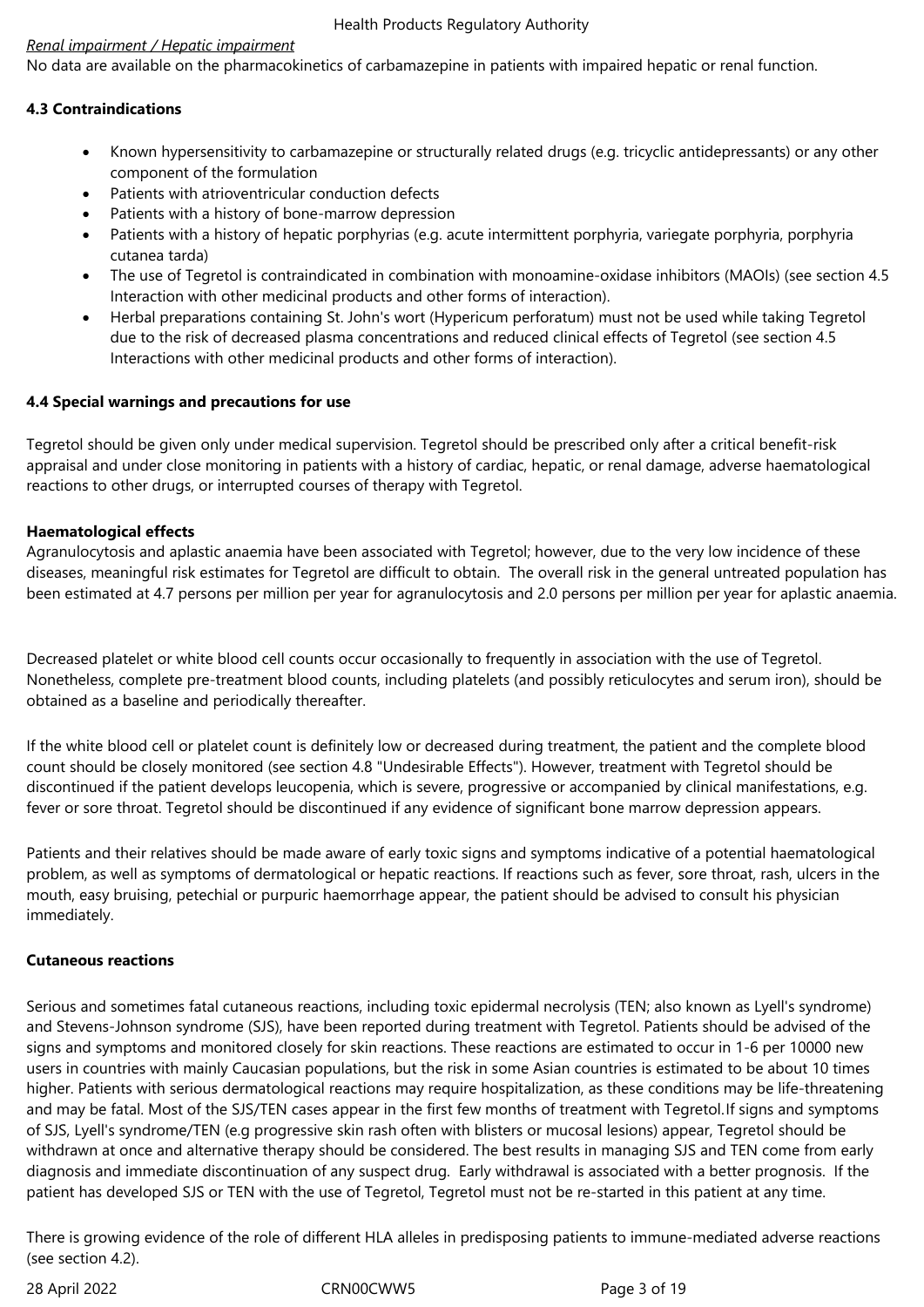# *Association with HLA-B\*1502 allele*

Retrospective studies in patients of Han Chinese and Thai origin found a strong correlation between the risk of developing SJS/TEN skin reactions associated with carbamazepine and the presence in these patients of the Human Leukocyte Antigen (HLA)-B\*1502 allele. The frequency of HLA-B\*1502 allele ranges from 2 to 12% in Han Chinese populations and is about 8% in Thai populations. Higher reporting rates of SJS (rare rather than very rare) are reported in some countries in Asia (e.g. Taiwan, Malaysia and the Philippines) in which there is a higher frequency of the HLA-B\*1502 allele in the population (e.g. above 15% in the Philippines and some Malaysian populations). Allele frequencies up to about 2% and 6% have been reported in Korea and India, respectively.

There are some data that suggest an increased risk of serious carbamazepine-associated TEN/SJS in other Asian populations. Because of the prevalence of this allele in other Asian populations (e.g. above 15% in the Philipines and Malaysia), testing genetically at risk populations for the presence of HLA-B\*1502 may be considered.

The frequency of the HLA-B\*1502 allele is negligible in persons of European descent, several African populations, indigenous peoples of the Americas, Hispanic populations sampled and in Japanese (<1%).

The allele frequencies listed here represent the percentage of chromosomes in the specified population that carry the allele of interest, meaning that the percentage of patients who carry a copy of the allele on at least one of their two chromosomes (i.e., the "carrier frequency") is nearly twice as high as the allele frequency. Therefore, the percentage of patients who may be at risk is nearly twice the allele frequency.

Whenever possible, screening for the presence of HLA-B\*1502 allele should be carried out in patients with ancestry in genetically at-risk populations, prior to initiating treatment with carbamazepine (see section 4.2). (If testing for the presence of the HLA-B\*1502 allele should be performed, high-resolution "HLA-B\*1502 genotyping" is recommended. The test is positive if either one or two HLA-B\*1502 alleles are detected and negative if no HLA-B\*1502 alleles are detected.) If these individuals test positive, carbamazepine should not be started unless there is no other therapeutic option. Tested patients who are found to be negative for HLA-B\*1502 have a low risk of SJS, although the reactions may still very rarely occur. HLA-B\*1502 may be a risk factor for the development of SJS/TEN in Chinese patients taking other anti-epileptic drugs (AED) associated with SJS/TEN. Consideration should therefore be given to avoiding use of other drugs associated with SJS/TEN in HLA-B\*1502 positive patients, when alternative therapies are otherwise equally acceptable. Screening is not generally recommended in patients from populations in which the prevalence of HLA-B\*1502 is low. Screening is generally not recommended for any current Tegretol users, as the risk of SJS/TEN is largely confined to the first few months of therapy,

regardless of HLA-B\*1502 status.

The identification of subjects carrying the HLA-B\*1502 allele and the avoidance of carbamazepine therapy in these subjects has been shown to decrease the incidence of carbamazepine-induced SJS/TEN.

# *Association with HLA-A\*3101 allele*

There are some data that suggest Human Leukocyte Antigen\* (HLA)-A\*3101 is associated with an increased risk of carbamazepine induced cutaneous adverse drug reactions including SJS, TEN, Drug rash with eosinophilia (DRESS) or less severe acute generalized exanthematous pustulosis (AGEP) and maculopapular rash (see section 4.8) in people of European descent and the Japanese.

The frequency of the HLA-A\*3101 allele varies widely between ethnic populations and its frequency is about 2 to 5% in European populations and about 10% in the Japanese population.

The frequency of this allele is estimated to be less than 5% in the majority of Australian, Asian, African and North American populations with some exceptions within 5-12%. Prevalence above 15% has been estimated in some ethnic groups in South America (Argentina and Brazil), North America (US Navajo and Sioux, and Mexico Sonora Seri) and Southern India (Tamil Nadu) and between 10%-15% in other native ethnicities in these same regions and about 10% in Japanese populations.

The allele frequencies listed here represent the percentage of chromosomes in the specified population that carry the allele of interest, meaning that the percentage of patients who carry a copy of the allele on at least one of their two chromosomes (i.e., the "carrier frequency") is nearly twice as high as the allele frequency. Therefore, the percentage of patients who may be at risk is nearly twice the allele frequency.

The presence of HLA-A\*3101 allele may increase the risk for carbamazepine induced cutaneous reactions (mostly less severe) from 5.0% in general populations to 26.0% among subjects of European ancestry, whereas its absence may reduce the risk from 5.0% to 3.8%.

28 April 2022 CRN00CWW5 Page 4 of 19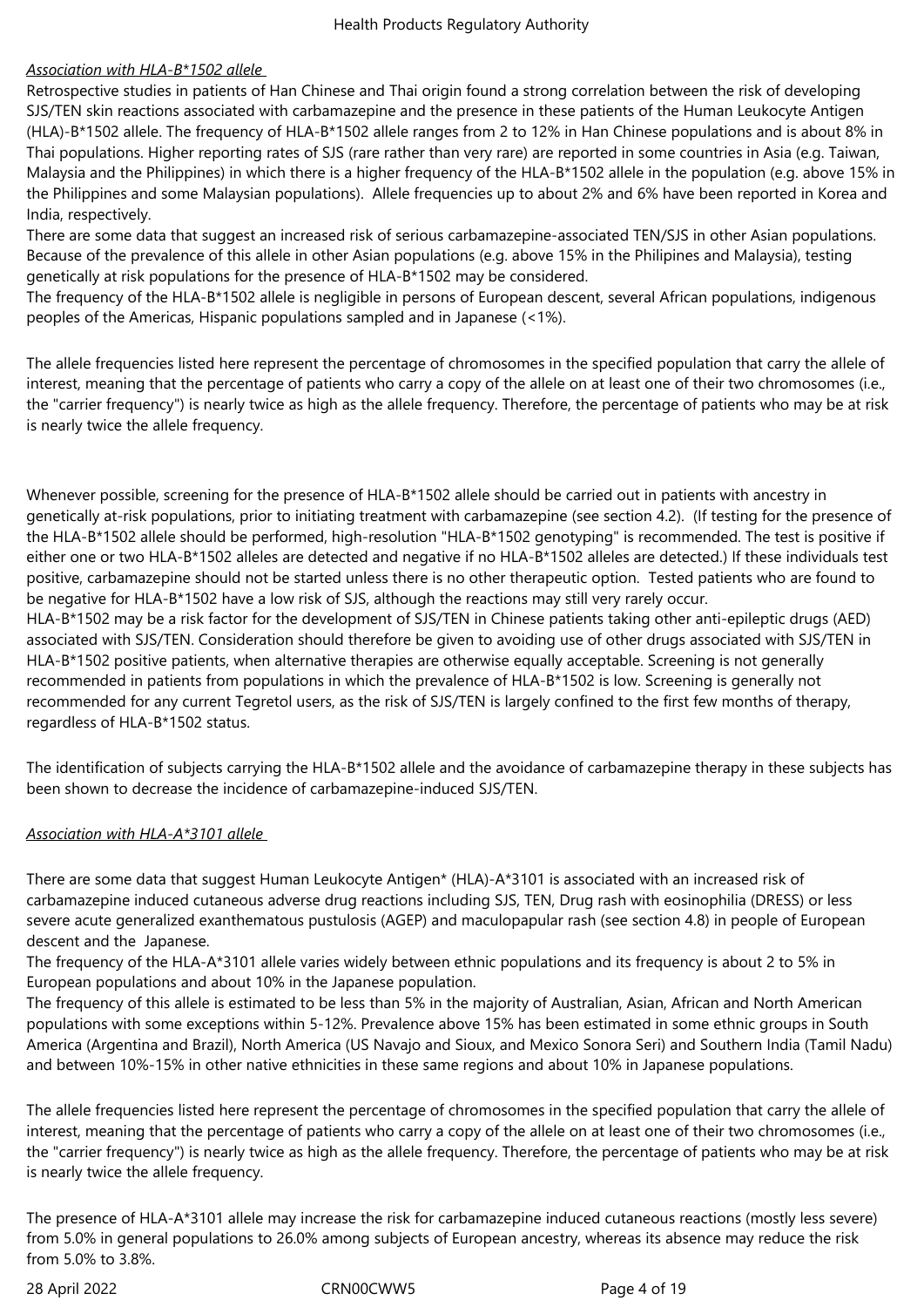Testing for the presence of HLA-A\*3101 allele should be considered in patients with ancestry in genetically at-risk populations (for example, patients of the Japanese and Caucasian populations, patients who belong to the indigenous populations of the Americas, Hispanic populations, people of southern India, and people of Arabic descent), prior to initiating treatment with Tegretol. (If testing for the presence of the HLA-A\*3101 allele is performed, high-resolution "HLA-A\*3101 genotyping" is recommended. The test is positive if either one or two HLA- A\*3101 alleles are detected and negative if no HLA- A\*3101 alleles are detected).

The use of Tegretol should be avoided in patients who are found to be positive for HLA-A\*3101, unless the benefits clearly outweigh the risks. Screening is generally not recommended for any current Tegretol users, as the risk of SJS/TEN, AGEP, DRESS and maculopapular rash is largely confined to the first few months of therapy, regardless of HLA-A\*3101 status.

# **Limitation of genetic screening**

Genetic screening results must never substitute for appropriate clinical vigilance and patient management. Many Asian patients positive for HLA-B\*1502 and treated with Tegretol will not develop SJS/TEN and patients negative for HLA-B\*1502 of any ethnicity can still develop SJS/TEN. Similarly many patients positive for HLA-A\*3101 and treated with Tegretol will not develop SJS, TEN, DRESS, AGEP or maculopapular rash and patients negative for HLA-A\*3101 of any ethnicity can still develop these severe cutaneous adverse reactions. The role of other possible factors in the development of, and morbidity from, these severe cutaneous adverse reactions such as AED dose, compliance, concomitant medications, co-morbidities, and the level of dermatologic monitoring have not been studied.

# **Other dermatologic reactions**

Mild skin reactions e.g. isolated macular or maculopapular exanthema, can also occur and are mostly transient and not hazardous, and they usually disappear within a few days or weeks, either during the continued course of treatment or following a decrease in dosage. However, since it may be difficult to differentiate the early signs of more serious skin reactions from mild transient reactions, the patient should be kept under close surveillance with consideration given to immediately withdrawing the drug should the reaction worsen with continued use.

The HLA-A\*3101 allele has been found to be associated with less severe adverse cutaneous reactions from carbamazepine and may predict the risk of these reactions from carbamazepine, such as anticonvulsant hypersensitivity syndrome or non-serious rash (maculopapular eruption). However, the HLA-B\*1502 allele has not been found to predict the risk of these aforementioned skin reactions.

# **Hypersensitivity**

Tegretol may trigger hypersensitivity reactions including Drug Rash with Eosinophilia and Systemic Symptoms (DRESS), a delayed multi-organ hypersensitivity disorder with fever, rash, vasculitis, lymphadenopathy, pseudo lymphoma, arthralgia, leukopenia, eosinophilia, hepato-splenomegaly, abnormal liver function tests and vanishing bile duct syndrome, (including destruction and disappearance of intrahepatic bile ducts), that may occur in various combinations. Other organs may also be affected (e.g. lungs, kidneys, pancreas, myocardium, colon). (see section 4.8 Undesirable effects). The HLA-A\*3101 allele has been found to be associated with the occurrence of hypersensitivity syndrome, including maculopapular rash.

Patients who have exhibited hypersensitivity reactions to carbamazepine should be informed that approximately 25 to 30 % of these patients may experience hypersensitivity reactions with oxcarbazepine (Trileptal®). Cross-hypersensitivity can occur between carbamazepine and aromatic antiepileptic drugs (e.g. phenytoin, primidone and phenobarbital). In general, if signs and symptoms suggestive of hypersensitivity reactions occur, Tegretol should be withdrawn immediately. **Seizures**

Tegretol should be used with caution in patients with mixed seizures, which include absences, either typical or atypical. In all these conditions, Tegretol may exacerbate seizures. In case of exacerbation of seizures, Tegretol should be discontinued. An increase in seizure frequency may occur during the switch from an oral formulation to suppositories.

Abrupt withdrawal of Tegretol may precipitate seizures.

# **Hepatic function**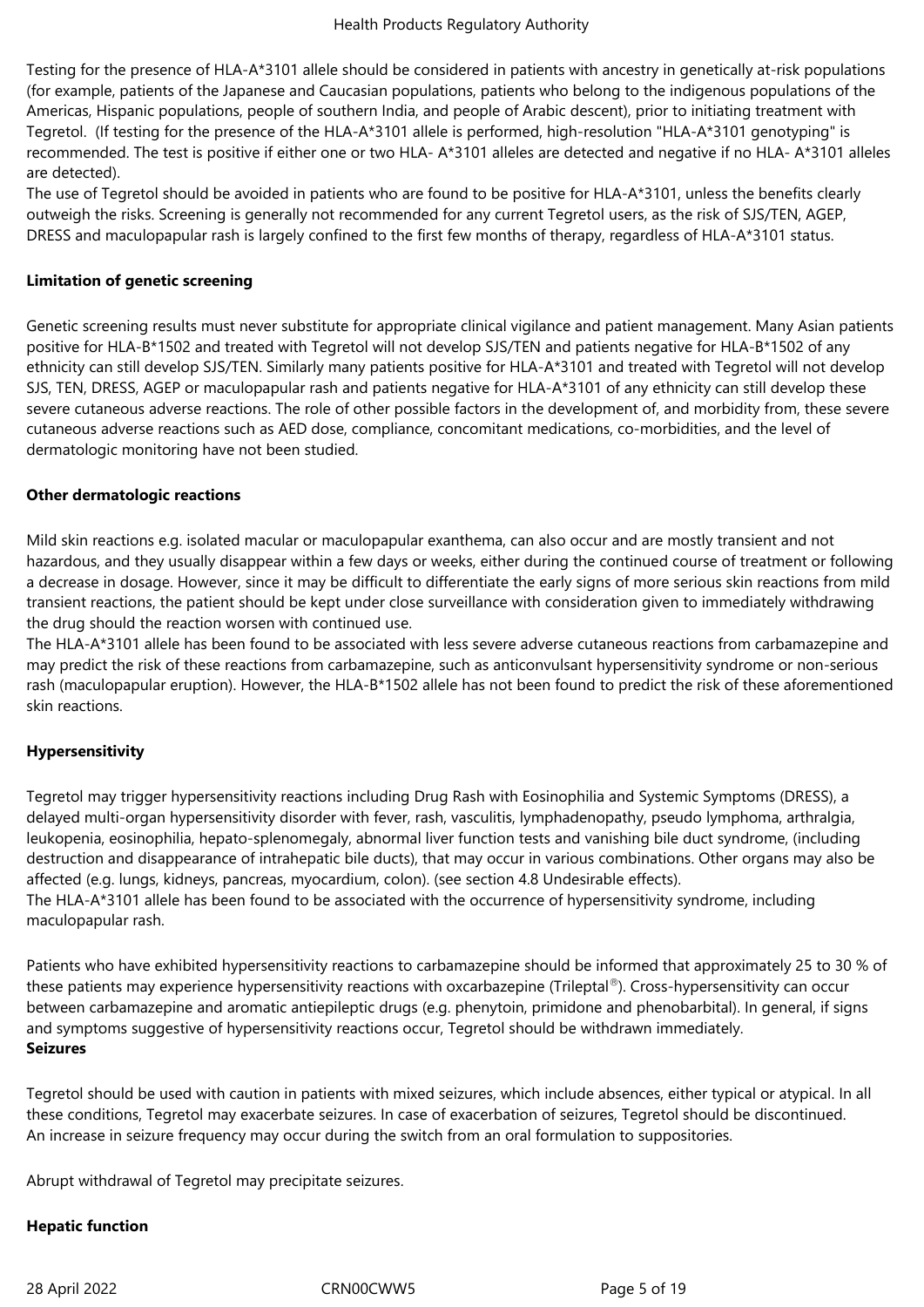Liver function tests should also be performed before commencing treatment and periodically thereafter, particularly in patients with a history of liver disease and in elderly patients. The drug should be withdrawn immediately in cases of aggravated liver dysfunction or acute liver disease.

Some liver function tests in patients receiving carbamazepine may be found to be abnormal, particularly gamma glutamyl transferase. This is probably due to hepatic enzyme induction. Enzyme induction may also produce modest elevations in alkaline phosphatase. These enhancements of hepatic metabolising capacity are not an indication of the withdrawal of carbamazepine.

Severe hepatic reactions to carbamazepine occur very rarely. The development of signs and symptoms of liver dysfunction or active liver disease should be urgently evaluated and treatment with Tegretol suspended pending the outcome of the evaluation.

# **Renal function**

Baseline and periodic complete urinalysis and BUN determinations are recommended.

# **Hyponatremia**

Hyponatremia is known to occur with carbamazepine. In patients with pre-existing renal conditions associated with low sodium or in patients treated concomitantly with sodium-lowering medicinal products (e.g. diuretics, medicinal products associated with inappropriate ADH secretion), serum sodium levels should be measured prior to initiating carbamazepine therapy. Thereafter, serum sodium levels should be measured after approximately two weeks and then at monthly intervals for the first three months during therapy, or according to clinical need. These risk factors may apply especially to elderly patients. If hyponatraemia is observed, water restriction is an important counter-measurement if clinically indicated.

# **Hypothyroidism**

Carbamazepine may reduce serum concentrations of thyroid hormones through enzyme induction requiring an increase in dose of thyroid replacement therapy in patients with hypothyroidism. Hence thyroid function monitoring is suggested to adjust the dosage of thyroid replacement therapy.

# **Anticholinergic effects**

Tegretol has shown mild anticholinergic activity; patients with glaucoma and urinary retention should therefore be warned and advised regarding possible hazards.

# **Psychiatric effects**

The possibility of activation of a latent psychosis, and in elderly patients the possibility of agitation or confusion, especially when high doses of Tegretol are administered should be borne in mind.

# **Suicidal ideation and behaviour**

Suicidal ideation and behaviour have been reported in patients treated with antiepileptic agents in several indications. A meta-analysis of randomised placebo controlled trials of anti-epileptic drugs has also shown a small increased risk of suicidal ideation and behaviour. The mechanism of this risk is not known and the available data do not exclude the possibility of an increased risk for carbamazepine. Therefore patients should be monitored for signs of suicidal ideation and behaviours and appropriate treatment should be considered. Patients (and caregivers of patients) should be advised to seek medical advice should signs of suicidal ideation or behaviour emerge.

# **Women of childbearing potential**

Carbamazepine may cause foetal harm when administered to a pregnant woman. Prenatal exposure to carbamazepine may increase the risks for major congenital malformations and other adverse development outcomes (see Section 4.6). Carbamazepine should not be used in women of childbearing potential unless the benefit is judged to outweigh the risks following careful consideration of alternative suitable treatment options.

Women of childbearing potential should be fully informed of the potential risk to the foetus if they take carbamazepine during pregnancy.

28 April 2022 CRN00CWW5 Page 6 of 19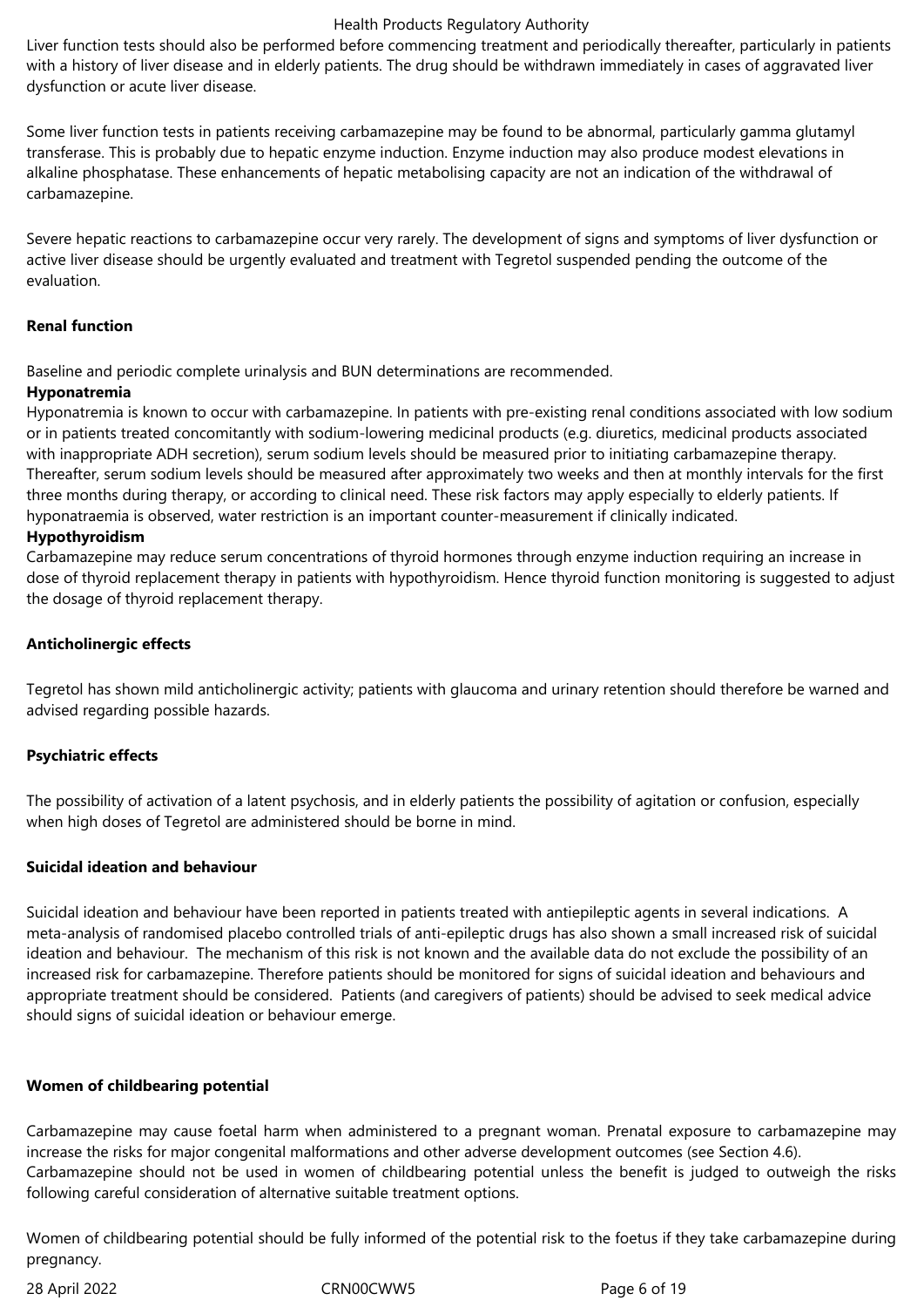Before the initiation of treatment with carbamazepine in a woman of childbearing potential, pregnancy testing should be considered.

Women of childbearing potential should use effective contraception during treatment and for two weeks after stopping treatment. Due to enzyme induction, carbamazepine may result in a failure of the therapeutic effect of hormonal contraceptives, therefore, women of childbearing potential should be counselled regarding the use of other effective contraceptive methods (see Sections 4.5 and 4.6).

Women of childbearing potential should be counselled regarding the need to consult her physician as soon as she is planning pregnancy to discuss switching to alternative treatments prior to conception and before contraception is discontinued (see Section 4.6).

Women of childbearing potential should be counselled to contact her doctor immediately if she becomes pregnant or thinks she may be pregnant and is taking carbamazepine.

# **Endocrinology**

The induction of hepatic enzymes by carbamazepine may reduce the activity of the hormones contained in the combined oralcontraceptive pill. This may appear clinically as breakthrough bleeding or spotting.Breakthrough bleeding has been reported in women taking Tegretol while using hormonal contraceptives; the reliability of oral contraceptives may be adversely affected by Tegretol and women of childbearing potential should be advised to consider using alternative forms of birth control while taking Tegretol.

# **Monitoring plasma levels**

Although correlations between dosage and plasma levels of carbamazepine and between plasma levels and clinical efficacy or tolerability are rather tenuous, monitoring of the plasma levels may be useful in the following situations: dramatic increase in seizure frequency; during pregnancy; when treating children or adolescents; in suspected absorption disorders; for verification of compliance; in suspected toxicity where more than one drug is being used (see section 4.5 Interaction with other medicinal products and other Forms of Interaction).

# **Dose reduction and withdrawal**

Abrupt withdrawal of Tegretol may precipitate seizures therefore carbamazepine should be withdrawn gradually over a 6-month period. If treatment with Tegretol has to be withdrawn abruptly, the switch to another anti-epileptic drug should if necessary be effected under the cover of a suitable drug.

There have been a few cases of neonatal seizures and / or respiratory depression associated with maternal Tegretol and other concomitant anticonvulsant drug use. A few cases of neonatal vomiting, diarrhoea and / or decreased feeding have also been reported in association with maternal Tegretol use. These reactions may represent a neonatal withdrawal syndrome.

# **Interactions**

Co-administration of inhibitors of CYP3A4 or inhibitors of epoxide hydrolase with carbamazepine can induce adverse reactions (increase of carbamazepine or carbamazepine-10,11 epoxide plasma concentrations respectively). The dosage of Tegretol should be adjusted accordingly and/or the plasma levels monitored.

Co-administration of CYP3A4 inducers with carbamazepine may decrease carbamazepine plasma concentrations and its therapeutic effect, while discontinuation of a CYP3A4 inducer may increase carbamazepine plasma concentrations. The dosage of Tegretol may have to be adjusted.

Carbamazepine is a potent inducer of CYP3A4 and other phase I and phase II enzyme systems in the liver, and may therefore reduce plasma concentrations of co-medications mainly metabolized by CYP3A4 by induction of their metabolism (see section 4.5).

Female patients of childbearing potential should be warned that the concurrent use of Tegretol with hormonal contraceptives may render this type of contraceptive ineffective (see above sub-section "Women of childbearing potential" and section 4.6 Fertility, pregnancy and lactation). Alternative non-hormonal forms of contraception are recommended when using Tegretol.

# **Falls**

Tegretol treatment has been associated with ataxia, dizziness, somnolence, hypotension, confusional state, sedation which may lead to falls and, consequently fractures or other injuries. For patients with diseases, conditions, or medications that could exacerbate these effects, complete risk assessment of fall should be considered recurrently for patients on long-term Tegretol treatment.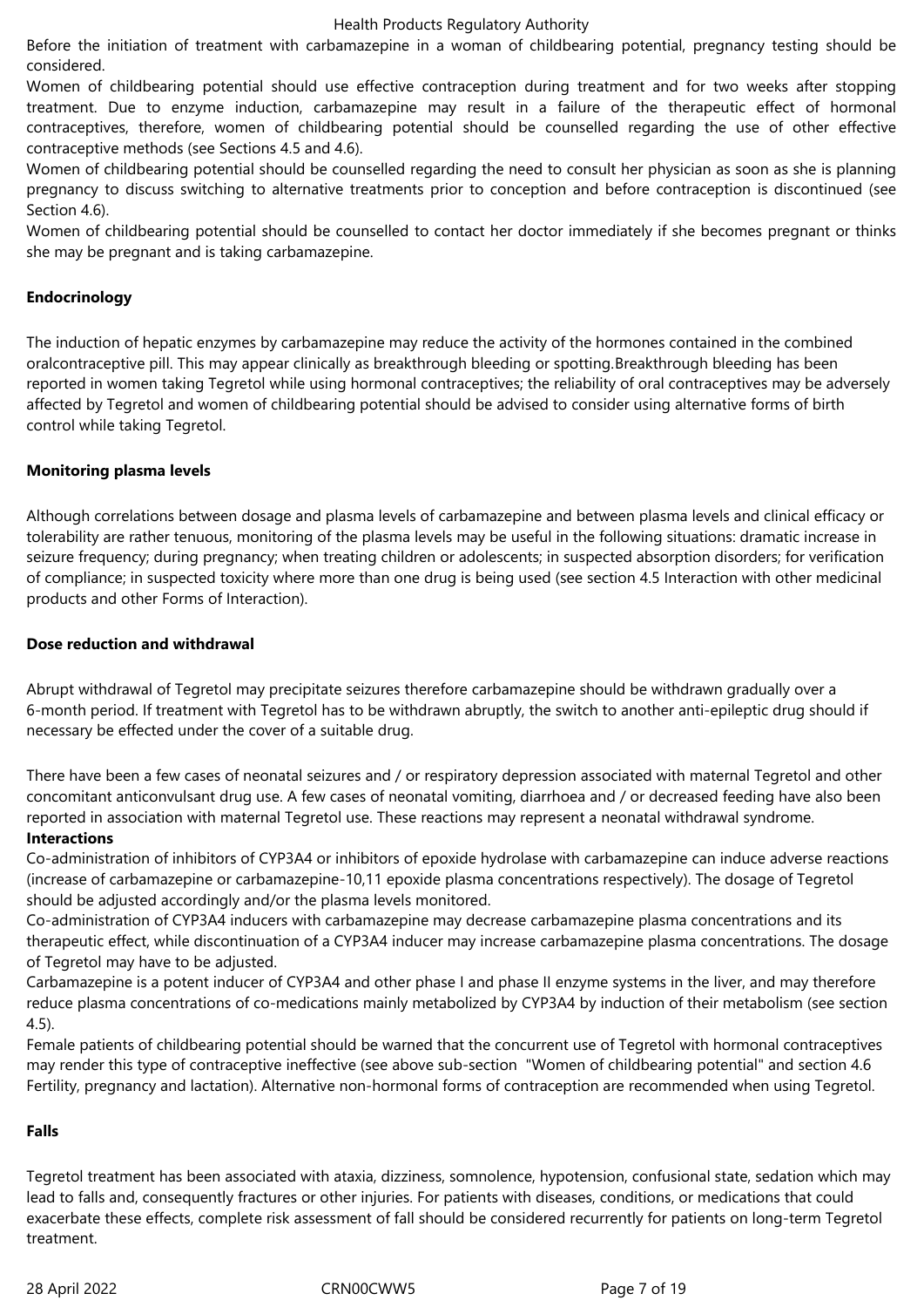## **Excipients**

This medicine contains less than 1 mmol sodium (23 mg) per tablet, that is to say essentially "sodium-free".

#### **4.5 Interaction with other medicinal products and other forms of interactions**

Cytochrome P4503A4 (CYP3A4) is the main enzyme catalysing formation of the active metabolite carbamazepine 10, 11 epoxide. Co-administration of inhibitors of CYP3A4 may result in increased carbamazepine plasma concentrations, which could induce adverse reactions. Coadministration of CYP3A4 inducers might increase the rate of carbamazepine metabolism, thus leading to potential decreases in the carbamazepine serum level and potential decrease in the therapeutic effect. Similarly, discontinuation of a CYP3A4 inducer may decrease the rate of metabolism of carbamazepine, leading to an increase in carbamazepine plasma levels.

Carbamazepine is a potent inducer of CYP3A4 and other phase I and phase II enzyme systems in the liver, and may therefore reduce plasma concentrations of comedications mainly metabolized by CYP3A4 by induction of their metabolism.

Human microsomal epoxide hydrolase has been identified as the enzyme responsible for the formation of the 10,11-transdiol derivative from carbamazepine-10,11 epoxide. Co-administration of inhibitors of human microsomal epoxide hydrolase may result in increased carbamazepine-10,11 epoxide plasma concentrations.

#### **Interactions resulting in a contraindication**

The use of Tegretol is contraindicated in combination with monoamine-oxidase inhibitors (MAOIs); before administering Tegretol MAOIs should be discontinued for a minimum of 2 weeks, or longer if the clinical situation permits (see section 4.3 Contraindications).

# **Agents that may raise carbamazepine plasma levels:**

Since raised plasma carbamazepine levels may result in adverse reactions (e.g. dizziness, drowsiness, ataxia, diplopia), the dosage of Tegretol should be adjusted accordingly and /or the plasma levels monitored when used concomitantly with the substances described below:

Analgesics: anti-inflammatory drugs: dextropropoxyphene, ibuprofen.

Androgens: danazol. Antibiotics: macrolide antibiotics (e.g. erythromycin, troleandomycin, josamycin, clarithromycin), ciprofloxacine. Antidepressants: possibly desipramine, fluoxetine, fluvoxamine, nefazodone, paroxetine, trazodone, viloxazine Antiepileptics: stiripentol , vigabatrin Antifungals: azoles (e.g. itraconazole, ketoconazole, fluconazole, voriconazole). Alternative anti-convulsants may be recommended in patients treated with voriconazole or itraconazole. Antihistamines: loratadine, terfenadine. Antipsychotics: olanzapine Antituberculosis: isoniazid Antivirals: protease inhibitors for HIV treatment (e.g. ritonavir). Carbonic anhydrase inhibitors: acetazolamide. Cardiovascular drugs: diltiazem, verapamil. Gastrointestinal drugs: possibly cimetidine, omeprazole. Muscle relaxants: oxybutynin, dantrolene. Platelet aggregation inhibitors: ticlopidine. Other interactions: grapefruit juice, nicotinamide (only in high dosage).

# **Agents that may raise the active metabolite carbamazepine 10, 11-epoxide plasma levels**

Since raised plasma carbamazepine-10, 11-epoxide levels may result in adverse reactions (e.g. dizziness, drowsiness, ataxia, diplopia), the dosage of Tegretol should be adjusted accordingly and /or the plasma levels monitored when used concomitantly with the substances described below:

Loxapine, quetiapine, primidone, progabide, valproic acid, valnoctamide, valpromide and brivaracetam.

# **Agents that may decrease carbamazepine plasma levels:**

The dose of Tegretol may have to be adjusted when used concomitantly with the substances described below: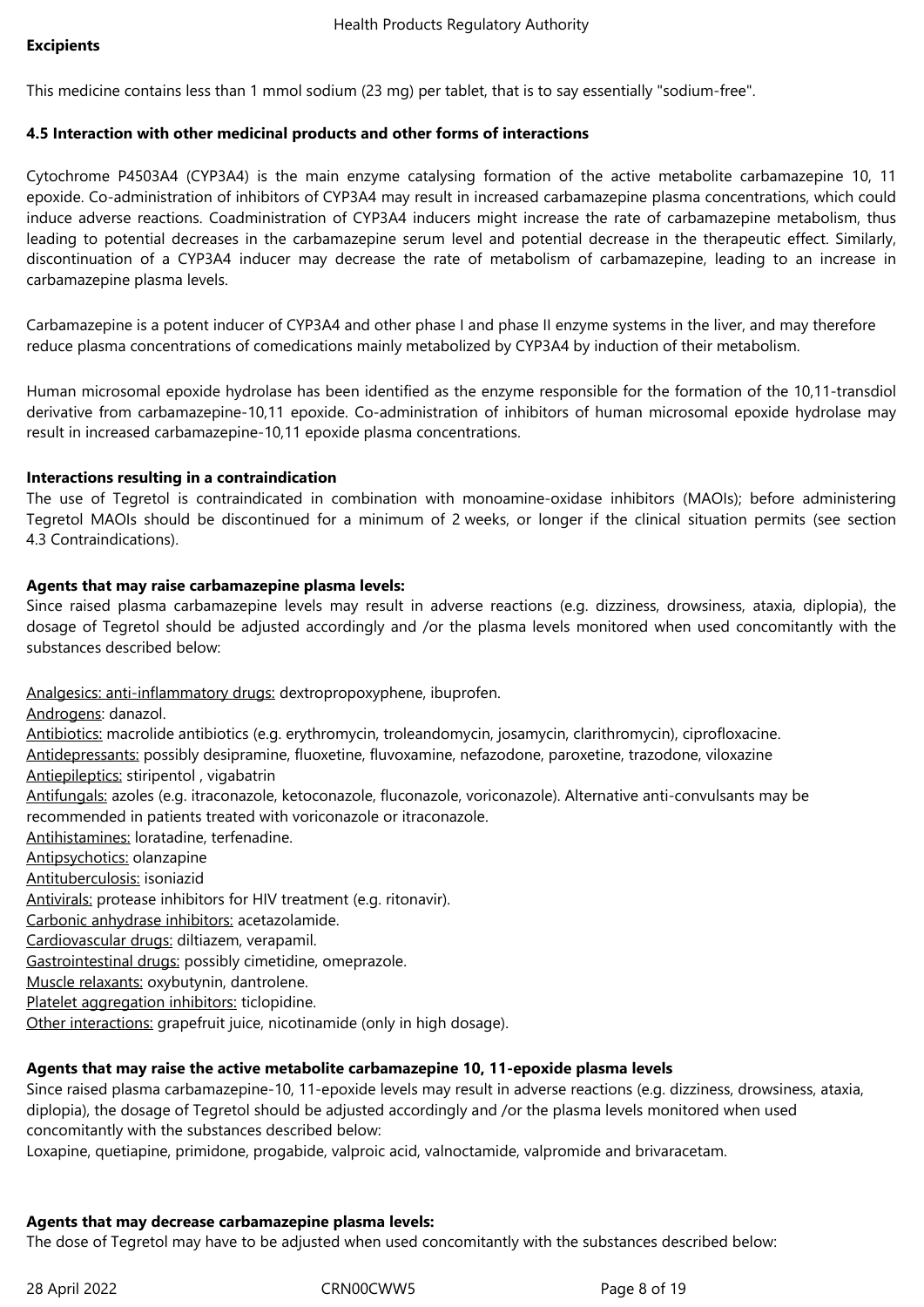Antiepileptics: felbamate, methsuximide, oxcarbazepine, phenobarbital, phensuximide, phenytoin (to avoid phenytoin intoxication and subtherapeutic concentrations of carbamazepine it is recommended to adjust the plasma concentration of phenytoin to 13 micrograms /mL before adding carbamazepine to the treatment and fosphenytoin, primidone and, although the data are partly contradictory, possibly also clonazepam.

Antineoplastics: cisplatin or doxorubicin.

Antimalarials: mefloquine, may antagonise the anticonvulsant effect of carbamazepine

Antituberculosis: rifampicin.

Bronchodilatators or anti-asthma drugs: theophylline, aminophylline.

Dermatological drugs: isotretinoin has been reported to alter the bioavailability and/or clearance of carbamazepine and carbamazepine 10,11 epoxide. Carbamazepine levels should be monitored.

Other interactions: herbal preparations containing St John's wort (Hypericum perforatum)

# **Effect of Carbamazepine on plasma levels of concomitant agents:**

Plasma or whole blood concentrations of carbamazepine can be reduced by concomitant use of the herbal preparation St John's wort (Hypericum perforatum). This is due to induction of drug metabolising enzymes by St John's wort. Herbal preparations containing St John's wort should therefore not be combined with Tegretol. The inducing effect may persist for at least 2 weeks after cessation of treatment with St. John's wort. If a patient is already taking St John's wort check carbamazepine blood levels and stop St John's wort. Carbamazepine levels may increase on stopping St John's wort. The dose of carbamazepine may need adjusting.

Carbamazepine may lower the plasma level, or diminish - or even abolish - the activity of certain drugs. The dosage of the following drugs may have to be adjusted to clinical requirements:

Analgesics, anti-inflammatory agents: buprenorphine, methadone, paracetamol (long term administration of carbamazepine and paracetamol (acetaminophen) may be associated with hepatotoxicity), phenazone (antipyrine), tramadol. Antibiotics: doxycycline, rifabutin.

Anticoagulants: oral anticoagulants (e.g. warfarin, phenprocoumon, dicoumarol acenocoumarol, rivaroxaban, dabigatran, apixaban, edoxaban ).

Antidepressants: bupropion, citalopram, mianserin, nefazodone, sertraline, trazodone, tricyclic antidepressants (e.g. imipramine, amitriptyline, nortriptyline, clomipramine).

Antiemetics: aprepitant

Antiepileptics: clobazam, clonazepam, ethosuximide, felbamate, lamotrigine, eslicarbazepine, oxcarbazepine, primidone, tiagabine, topiramate, valproic acid, zonisamide. To avoid phenytoin intoxication and subtherapeutic concentrations of carbamazepine it is recommended to adjust the plasma concentration of phenytoin to 13 micrograms /mL before adding carbamazepine to the treatment. There have been rare reports of an increase in plasma mephenytoin levels. Antifungals: itraconazole, voriconazole. Alternative anti-convulsants may be recommended in patients treated with

voriconazole or itraconazole.

Antihelmintics: praziquantel, albendazole.

Antineoplastics: imatinib, cyclophosphamide, lapatinib, temsirolimus.

Antipsychotics: clozapine, haloperidol and bromperidol, olanzapine, quetiapine, risperidone, ziprasidone, aripiprazole, paliperidone.

Antivirals: protease inhibitors for HIV treatment (e.g. indinavir, ritonavir, saquinavir).

Anxiolytics: alprazolam, midazolam.

Bronchodilatators or anti-asthma drugs: theophylline.

Contraceptives: hormonal contraceptives (alternative contraceptive methods should be considered).

Cardiovascular drugs: digoxin, calcium channel blockers (dihydropyridine group) e.g. felodipine, simvastatin, atorvastatin, lovastatin, cerivastatin, ivabradine.

Corticosteroids: corticosteroids (e.g. prednisolone, dexamethasone).

Drugs used in erectile dysfunction: tadalafil.

Immunosuppressants: ciclosporin, everolimus, tacrolimus, sirolimus

Thyroid agents: levothyroxine.

Other drug interactions: products containing oestrogens and/or progesterones (gestrinone, tribolone, toremifene)

Plasma phenytoin levels have been reported both to be raised and to be lowered by carbamazepine, and plasma mephenytoin levels have been reported in rare instances to increase.

# **Combinations that require specific consideration:**

Co-administration of carbamazepine and paracetamol may reduce the bioavailability paracetamol / acetaminophen.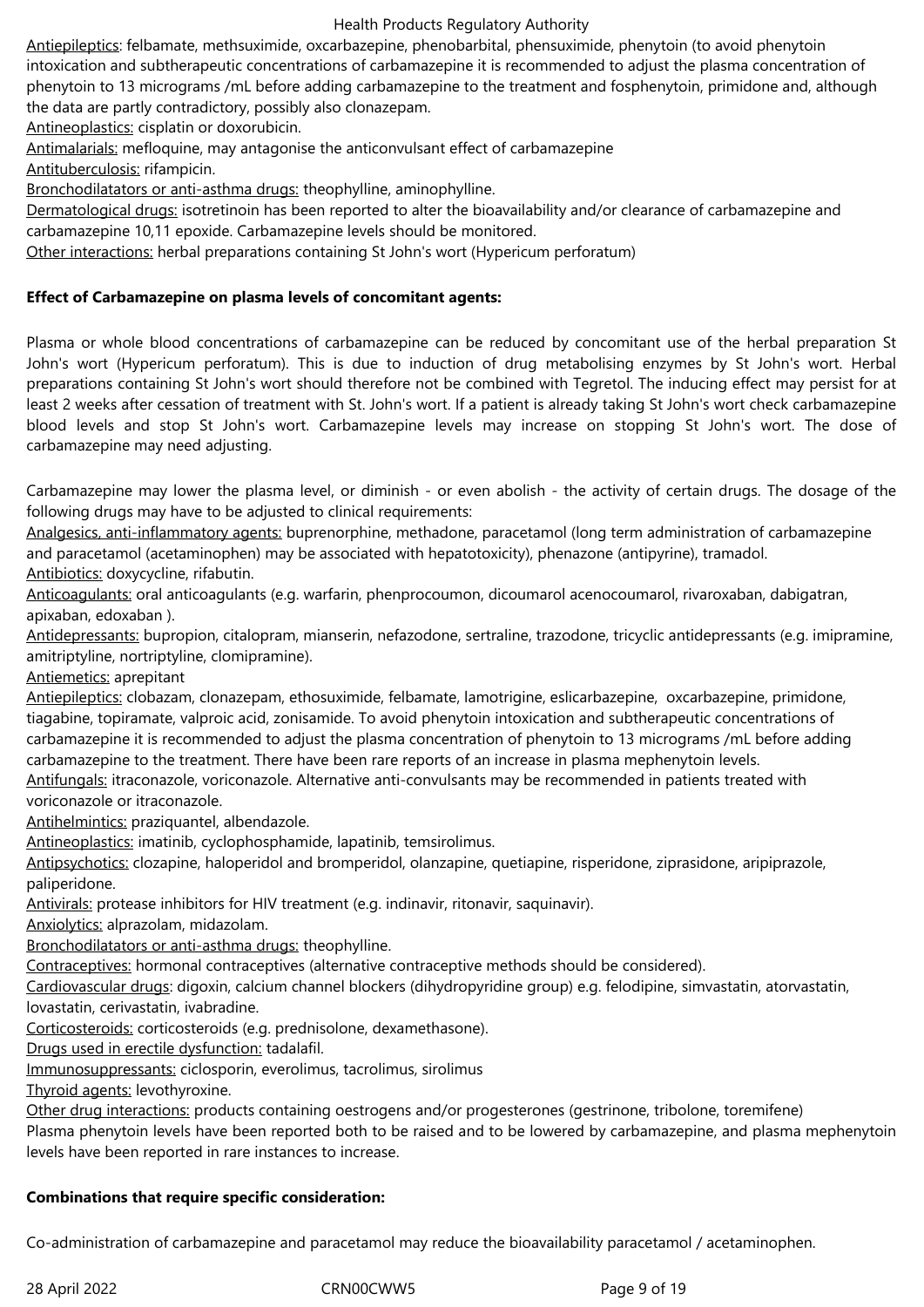Concomitant use of carbamazepine and levetiracetam has been reported to increase carbamazepine-induced toxicity.

Concomitant use of carbamazepine and isoniazid has been reported to increase isoniazid hepatotoxicity.

Combined use of carbamazepine and lithium or metoclopramide on the one hand, and carbamazepine and neuroleptics (haloperidol, thioridazine) on the other, may lead to increased neurological adverse reactions (with the latter combination even in the presence of 'therapeutic plasma levels').

Concomitant medication with Tegretol and some diuretics (hydrochlorothiazide, furosemide) may lead to symptomatic hyponatraemia.

Carbamazepine may antagonise the effects of non-depolarising muscle relaxants (e.g. pancuronium); their dosage should be raised and patients monitored closely for a more rapid recovery from neuromuscular blockade than expected.

Carbamazepine, like other psychoactive drugs, may reduce alcohol tolerance; it is therefore advisable for the patient to abstain from alcohol.

Concomitant use of carbamazepine with direct acting oral anti-coagulants (rivaroxaban, dabigatran, apixaban, and edoxaban) may lead to reduced plasma concentrations of direct acting oral anti-coagulants, which carries the risk of thrombosis. Therefore, if a concomitant use is necessary, close monitoring of signs and symptoms of thrombosis is recommended.

# **Interference with serological testing**

Carbamazepine may result in false positive perphenazine concentrations in HPLC analysis due to interference. Carbamazepine and the 10,11-epoxide metabolite may result in false positive tricyclic antidepressant concentration in fluorescence polarized immunoassay method.

# **4.6 Fertility, pregnancy and lactation**

# *Risk related to antiepileptic medicinal products in general*

Specialist medical advice regarding the potential risks to a foetus caused by both seizures and antiepileptic treatment should be given to all women of childbearing potential taking antiepileptic treatment, and especially to women planning pregnancy and women who are pregnant.

Sudden discontinuation of antiepileptic drug (AED) therapy should be avoided as this may lead to seizures that could have serious consequences for the woman and the unborn child.

Monotherapy is preferred for treating epilepsy in pregnancy whenever possible because therapy with multiple AEDs could be associated with a higher risk of congenital malformations than monotherapy, depending on the associated AEDs.

# *Risk related to carbamazepine*

Tegretol crosses the placenta in humans.Prenatal exposure to carbamazepine may increase the risks for congenital malformations and other adverse developmental outcomes. In humans, carbamazepine exposure during pregnancy is associated with a frequency of major malformations 2 to 3 times higher than that of the general population, which has a frequency of 2-3%. Malformations such as neural tube defects (spina bifida), craniofacial defects such as cleft lip/palate, cardiovascular malformations, hypospadias, hypoplasia of the fingers, and other anomalies involving various body systems, have been reported in the offspring of women who used carbamazepine during pregnancy. Specialised antenatal surveillance for these malformations is recommended. Neurodevelopmental disorder has been reported among children born to women with epilepsy who used carbamazepine alone or in combination with other AEDs during pregnancy. Studies related to the risk of neurodevelopmental disorders in children exposed to carbamazepine during pregnancy are contradictory and a risk cannot be excluded.

Carbamazepine should not be used during pregnancy unless the benefit is judged to outweigh the risks following careful consideration of alternative suitable treatment options. The woman should be fully informed of and understand the risks of taking carbamazepine during pregnancy.

Evidence suggest that the risk of malformation with carbamazepine may be dose-dependent. If based on a careful evaluation of the risks and the benefits, no alternative treatment option is suitable, and treatment with carbamazepine is continued,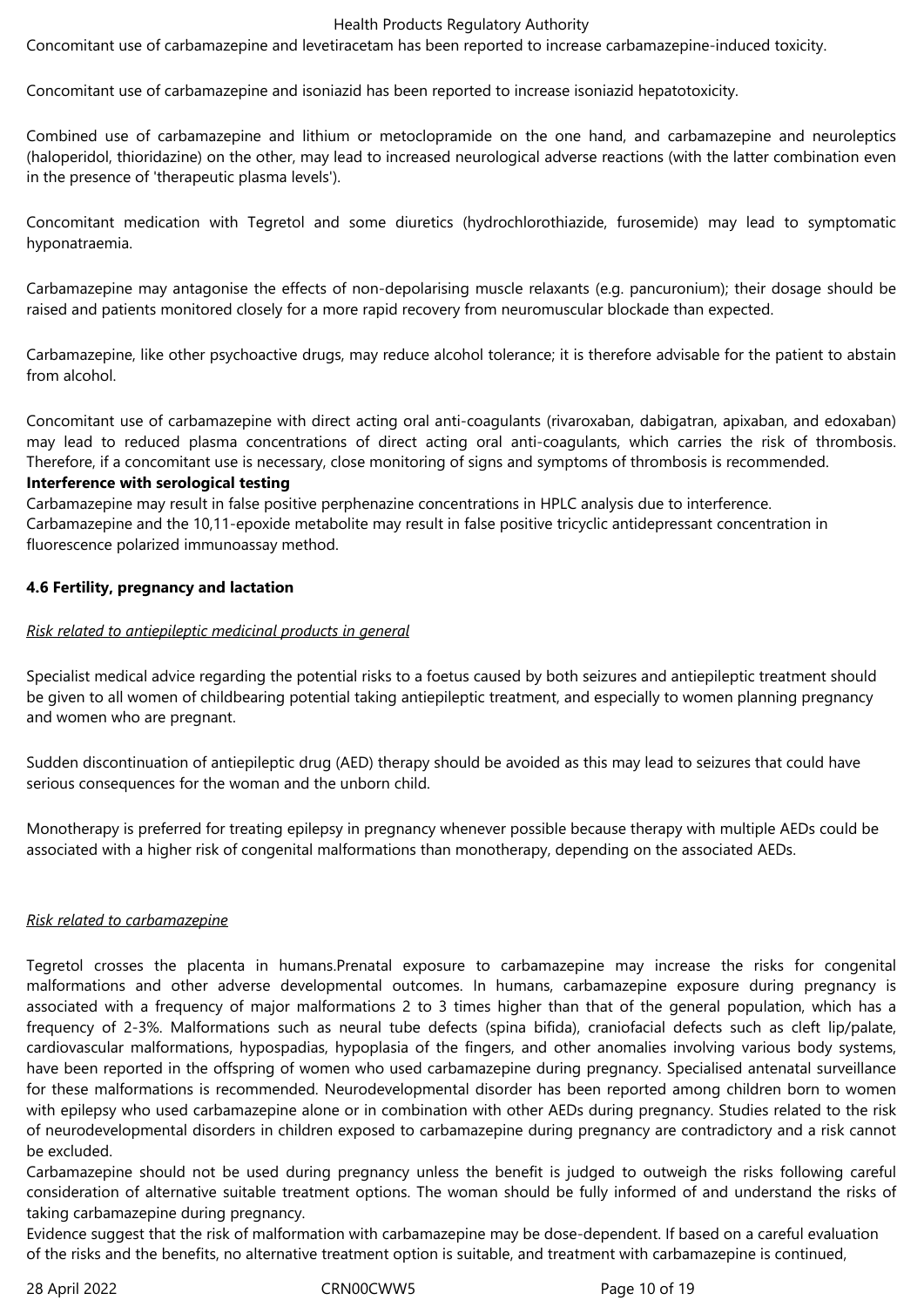monotherapy and the lowest effective dose of carbamazepine should be used and monitoring of plasma levels is recommended. The plasma concentration could be maintained in the lower side of the therapeutic range 4 to 12 micrograms/mL provided seizure control is maintained.

Some antiepileptic drugs, such as carbamazepine, have been reported to decrease serum folate levels. This deficiency may contribute to the increased incidence of birth defects in the offspring of treated epileptic women. Folic acid supplementation is recommended before and during pregnancy. In order to prevent bleeding disorders in the offspring, it has also been

recommended that vitamin K1 be given to the mother during the last weeks of pregnancy as well as to the neonate.

If a woman is planning to become pregnant, all efforts should be made to switch to appropriate alternative treatment prior to conception and before contraception is discontinued. If a woman becomes pregnant while taking carbamazepine, she should be referred to a specialist to reassess carbamazepine treatment and consider alternative treatment options.

# Women of child-bearing potential

Carbamazepine should not be used in women of childbearing potential unless the potential benefit is judged to outweigh the risks following careful consideration of alternative suitable treatment options. The woman should be fully informed of and understand the risk of potential harm to the foetus if carbamazepine is taken during pregnancy and therefore the importance of planning any pregnancy. Pregnancy testing in women of childbearing potential should be considered prior to initiating treatment with carbamazepine.

Women of childbearing potential should use effective contraception during treatment and for two weeks after stopping treatment. Due to enzyme induction, carbamazepine may result in a failure of the therapeutic effect of hormonal contraceptives (see section 4.5), therefore, women of childbearing potential should be counselled regarding the use of other effective contraceptive methods. At least one effective method of contraception (such as an intra-uterine device) or two complementary forms of contraception including a barrier method should be used. Individual circumstances should be evaluated in each case, involving the patient in the discussion, when choosing the contraception method.

# **In the neonate**

In order to prevent bleeding disorders in the offspring, it has also been recommended that vitamin K1 be given to the mother during the last weeks of pregnancy as well as to the neonate.

There have been a few cases of neonatal seizures and/or respiratory depression associated with maternal Tegretol and other concomitant anticonvulsant drug use. A few cases of neonatal vomiting, diarrhoea and/or decreased feeding have also been reported in association with maternal Tegretol use. These reactions may represent a neonatal withdrawal syndrome.

# **Breast-feeding**

Although carbamazepine passes into the breast milk in concentrations of about 25-60% of the plasma level, this is not believed to present a significant hazard to the infant, which is likely to receive at most 10% of an appropriate therapeutic dose of carbamazepine for an infant with epilepsy. As with all drugs, the benefits of breast-feeding should be weighed against the remote possibility of an adverse effect occurring in the infant. Mothers taking Tegretol may breast-feed their infants, provided the infant is observed for possible adverse reactions (e.g. excessive somnolence, allergic skin reaction). There have been some reports of cholestatic hepatitis in neonates exposed to carbamazepine during antenatal and or during breast feeding. Therefore breast-fed infants of mothers treated with carbamazepine should be carefully observed for adverse hepatobiliary effects.

# **Fertility**

There have been very rare reports of impaired male fertility and/or abnormal spermatogenesis (see section 4.8 undesirable effects).

# **4.7 Effects on ability to drive and use machines**

The patients' ability to react may be impaired by the medical condition resulting in seizures and adverse reactions including dizziness, drowsiness ataxia, diplopia, impaired accommodation and blurred vision reported with Tegretol, especially in the early stages of treatment. Patients should therefore exercise due caution when driving a vehicle or operating machinery.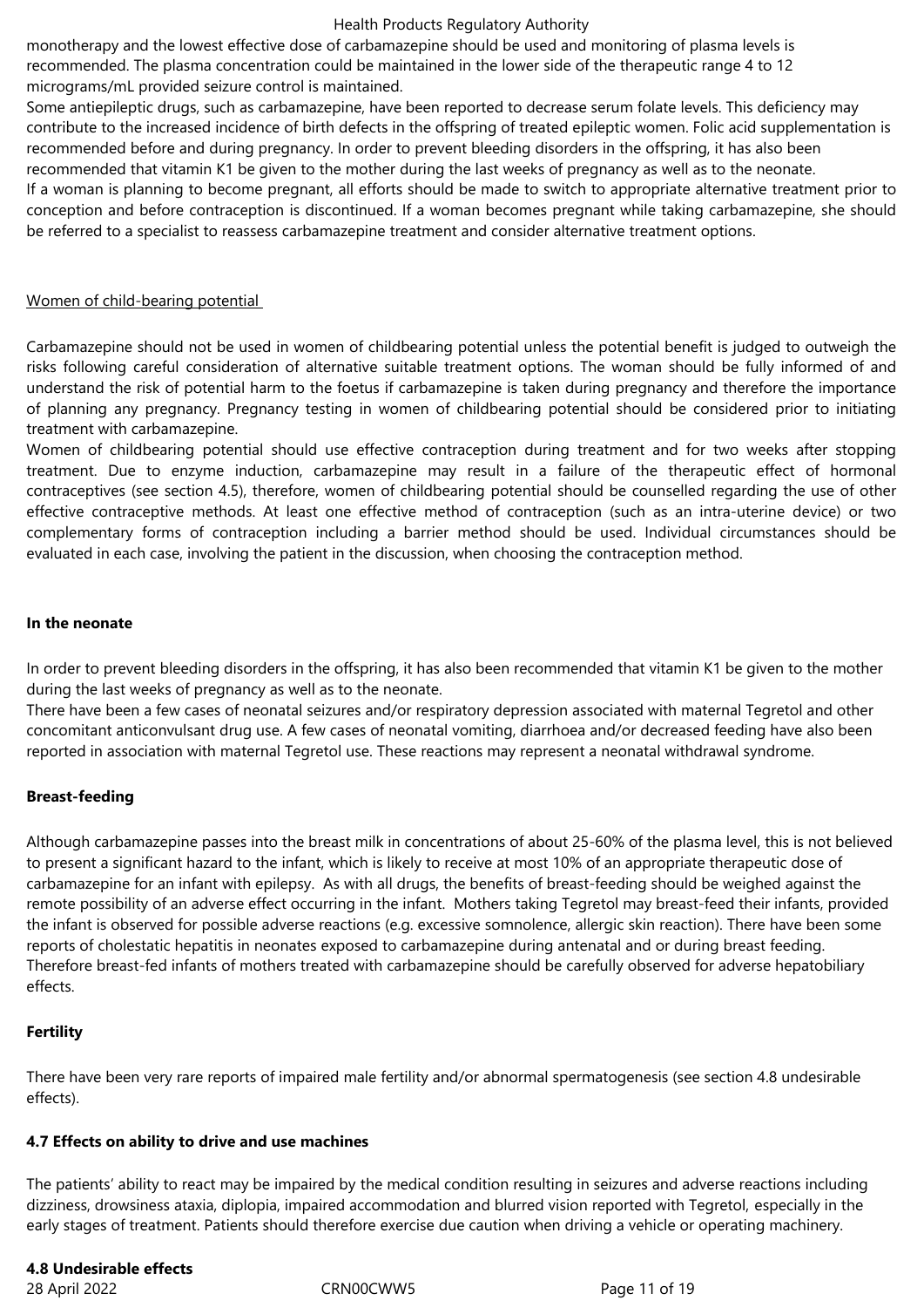# **Summary of the safety profile**

Particularly at the start of treatment with Tegretol, or if the initial dosage is too high or when treating elderly patients, certain types of adverse reaction occur very commonly or commonly, e.g. CNS adverse reactions (dizziness, headache, ataxia, drowsiness, fatigue, diplopia); gastrointestinal disturbances (nausea, vomiting) and allergic skin reactions.

The dose – related adverse reactions usually abate within a few days, either spontaneously or after a transient dosage reduction. The occurrence of CNS adverse reactions may be a manifestation of relative overdosage or significant fluctuation in plasma levels. In such cases it is advisable to monitor the plasma levels and divide the daily dosage into smaller (i.e. 3-4) fractional doses.

There have been reports of decreased bone mineral density, osteopenia, osteoporosis and fractures in patients on long-term therapy with Tegretol. The mechanism by which Tegretol affects bone metabolism has not been identified.

# **Tabulated summary of adverse drug reactions compiled from clinical trials and from spontaneous reports**

Adverse drug reactions from clinical trials (Table 1) are listed by MedDRA system organ class. Within each system organ class, the adverse drug reactions are ranked by frequency, with the most frequent reactions first. Within each frequency grouping, adverse drug reactions are presented in order of decreasing seriousness. In addition, the corresponding frequency category for each adverse drug reaction is based on the following convention (CIOMS III): very common (≥1/10); common (≥1/100 to <1/10); uncommon (≥1/1,000 to <1/100); rare (≥1/10,000 to <1/1,000); very rare (<1/10,000).

## Table 1

| <b>Blood and</b>                                |              |                                                                                                                                                                                                                                                                                                                                                                                                                                                                                                                                                                        |
|-------------------------------------------------|--------------|------------------------------------------------------------------------------------------------------------------------------------------------------------------------------------------------------------------------------------------------------------------------------------------------------------------------------------------------------------------------------------------------------------------------------------------------------------------------------------------------------------------------------------------------------------------------|
| lymphatic                                       |              |                                                                                                                                                                                                                                                                                                                                                                                                                                                                                                                                                                        |
| system disorders                                |              |                                                                                                                                                                                                                                                                                                                                                                                                                                                                                                                                                                        |
|                                                 | Very common: | Leukopenia.                                                                                                                                                                                                                                                                                                                                                                                                                                                                                                                                                            |
|                                                 | Common:      | Thrombocytopenia, eosinophilia.                                                                                                                                                                                                                                                                                                                                                                                                                                                                                                                                        |
|                                                 | Rare:        | Leukocytosis, lymphadenopathy.                                                                                                                                                                                                                                                                                                                                                                                                                                                                                                                                         |
|                                                 | Very rare:   | agranulocytosis, aplastic anaemia, pancytopenia, aplasia pure red cell, anaemia, anaemia<br>megaloblastic, reticulocytosis, haemolytic anaemia.                                                                                                                                                                                                                                                                                                                                                                                                                        |
| Immune system<br>disorders                      |              |                                                                                                                                                                                                                                                                                                                                                                                                                                                                                                                                                                        |
|                                                 | Rare:        | A delayed multiorgan hypersensitivity disorder (of serum sickness<br>type) with fever, rashes, vasculitis, lymphadenopathy, pseudo<br>lymphoma, arthralgia, leukopenia, eosinophilia,<br>hepato-splenomegaly, abnormal liver function tests and vanishing bile<br>duct syndrome (destruction and disappearance of the intrahepatic bile<br>ducts), occurring in various combinations. Other organs may also be<br>affected (e.g. lungs, kidneys, pancreas, myocardium, colon).<br>Treatment must be discontinued immediately if such hypersensitivity reactions occur. |
|                                                 | Very rare:   | anaphylactic reaction, angioedema, hypogammaglobulinaemia.                                                                                                                                                                                                                                                                                                                                                                                                                                                                                                             |
| <b>Endocrine</b><br>disorders                   |              |                                                                                                                                                                                                                                                                                                                                                                                                                                                                                                                                                                        |
|                                                 | Common:      | Oedema, fluid retention, weight increase, hyponatraemia and blood osmolarity<br>decreased due to an antidiuretic hormone (ADH)-like effect leading in rare cases to<br>water intoxication accompanied by lethargy, vomiting, headache, confusional state,<br>neurological disorders.                                                                                                                                                                                                                                                                                   |
|                                                 | Very rare:   | galactorrhoea, gynecomastia                                                                                                                                                                                                                                                                                                                                                                                                                                                                                                                                            |
| <b>Metabolism and</b><br>nutrition<br>disorders |              |                                                                                                                                                                                                                                                                                                                                                                                                                                                                                                                                                                        |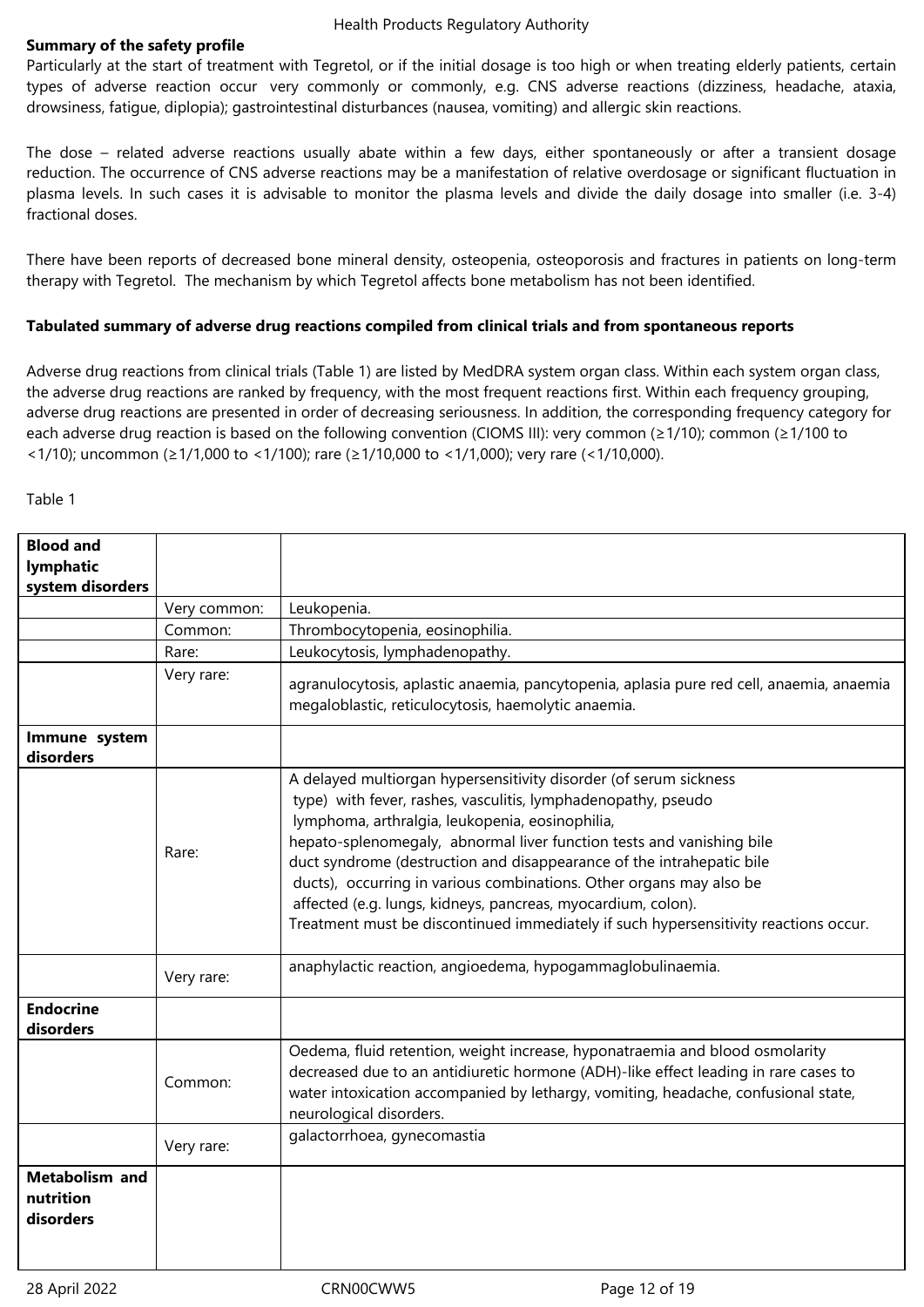|                                                          | Rare:        | folate deficiency, decreased appetite                                                                                                                    |
|----------------------------------------------------------|--------------|----------------------------------------------------------------------------------------------------------------------------------------------------------|
|                                                          | Very rare:   | porphyria acute (acute intermittent porphyria and variegate porphyria), porphyria<br>non-acute (porphyria cutanea tarda).                                |
| <b>Psychiatric</b><br>disorders                          |              |                                                                                                                                                          |
|                                                          | Rare:        | Hallucinations (visual or auditory), depression, aggression, agitation, restlessness,<br>confusional state.                                              |
|                                                          | Very rare:   | Activation of psychosis.                                                                                                                                 |
| Nervous system<br>disorders                              |              |                                                                                                                                                          |
|                                                          | Very common: | Ataxia, dizziness, somnolence.                                                                                                                           |
|                                                          | Common:      | Diplopia, headache.                                                                                                                                      |
|                                                          | Uncommon:    | abnormal involuntary movements (e.g. tremor, asterixis, dystonia, tics); nystagmus.                                                                      |
|                                                          | Rare:        | Dyskinesia, eye movement disorder, speech disorders (e.g. dysarthria, slurred speech),<br>choreoathetosis, neuropathy peripheral, paraesthesia, paresis. |
|                                                          | Very rare:   | Neuroleptic malignant syndrome, aseptic meningitis with myoclonus and peripheral<br>eosinophilia, dysgeusia.                                             |
| <b>Eye disorders</b>                                     |              |                                                                                                                                                          |
|                                                          | Common:      | Accommodation disorders (e.g. blurred vision)                                                                                                            |
|                                                          | Very rare:   | Lenticular opacities, conjunctivitis.                                                                                                                    |
| Ear and<br>labyrinth<br>disorders                        |              |                                                                                                                                                          |
|                                                          | Very rare:   | Hearing disorders, e.g. tinnitus, hyperacusis, hypoacusis, change in pitch perception.                                                                   |
| <b>Cardiac</b><br>disorders                              |              |                                                                                                                                                          |
|                                                          | Rare:        | Cardiac conduction disorders.                                                                                                                            |
|                                                          | Very rare:   | arrhythmia, atrioventricular block with syncope, bradycardia, cardiac failure congestive,<br>coronary artery disease aggravated.                         |
| Vascular<br>disorders                                    |              |                                                                                                                                                          |
|                                                          | Rare:        | hypertension or hypotension                                                                                                                              |
|                                                          | Very rare:   | circulatory collapse, embolism (e.g. pulmonary embolism), thrombophlebitis                                                                               |
| Respiratory,<br>thoracic and<br>mediastinal<br>disorders |              |                                                                                                                                                          |
|                                                          | Very rare:   | Pulmonary hypersensitivity characterized e.g. by fever, dyspnoea, pneumonitis or<br>pneumonia.                                                           |
| <b>Gastrointestinal</b><br>disorders                     |              |                                                                                                                                                          |
|                                                          | Very common: | Vomiting, nausea.                                                                                                                                        |
|                                                          | Common:      | Dry mouth; with suppositories, rectal irritation may occur.                                                                                              |
|                                                          | Uncommon:    | Diarrhoea, constipation.                                                                                                                                 |
|                                                          | Rare:        | Abdominal pain.                                                                                                                                          |
|                                                          | Very rare:   | Pancreatitis, glossitis, stomatitis.                                                                                                                     |
| <b>Hepatobiliary</b><br>disorders                        |              |                                                                                                                                                          |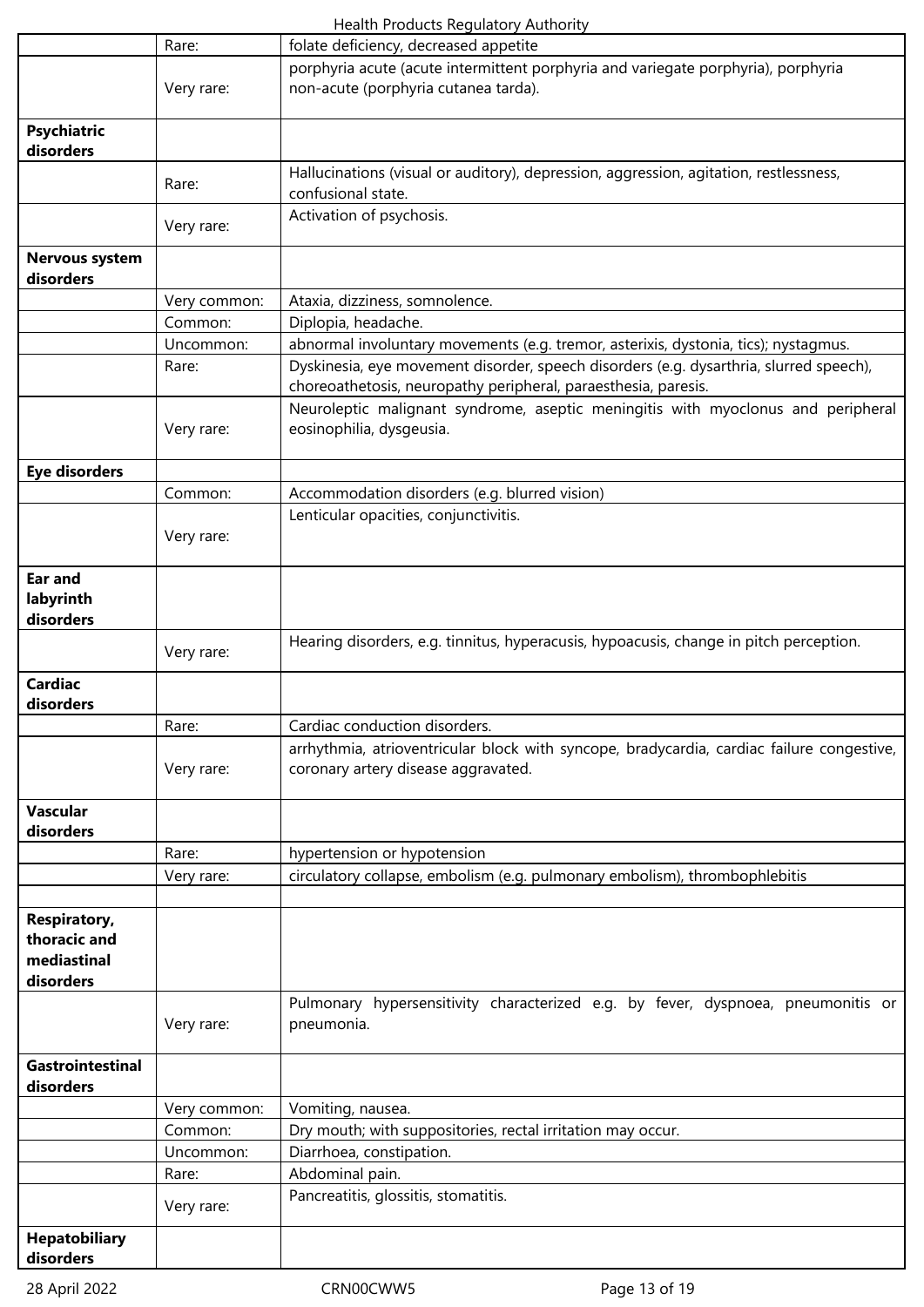|                                                                         | Rare:            | hepatitis of cholestatic, parenchymal (hepatocellular) or mixed type, vanishing bile duct<br>syndrome, jaundice.                                                                                                                                                                                                                                                 |
|-------------------------------------------------------------------------|------------------|------------------------------------------------------------------------------------------------------------------------------------------------------------------------------------------------------------------------------------------------------------------------------------------------------------------------------------------------------------------|
|                                                                         |                  | Hepatic failure, granulomatous liver disease.                                                                                                                                                                                                                                                                                                                    |
|                                                                         | Very rare:       |                                                                                                                                                                                                                                                                                                                                                                  |
| <b>Skin and</b><br>subcutaneous<br>tissue disorders                     |                  |                                                                                                                                                                                                                                                                                                                                                                  |
|                                                                         | Very common:     | urticaria which may be severe, dermatitis allergic.                                                                                                                                                                                                                                                                                                              |
|                                                                         | Uncommon:        | dermatitis exfoliative.                                                                                                                                                                                                                                                                                                                                          |
|                                                                         | Rare:            | systemic lupus erythematosus, pruritus.                                                                                                                                                                                                                                                                                                                          |
|                                                                         | Very rare:       | Severe cutaneous adverse rections (SCARs) e.g. Stevens-Johnson syndrome (SJS)*, toxic<br>epidermal necrolysis (TEN) (See Section 4.4), photosensitivity reaction, erythema<br>multiforme, erythema nodosum, pigmentation disorder, purpura, acne, hyperhydrosis,<br>alopecia, hirsutism                                                                          |
| Musculoskeletal,                                                        |                  |                                                                                                                                                                                                                                                                                                                                                                  |
| connective                                                              |                  |                                                                                                                                                                                                                                                                                                                                                                  |
| tissue and bone                                                         |                  |                                                                                                                                                                                                                                                                                                                                                                  |
| disorders                                                               |                  |                                                                                                                                                                                                                                                                                                                                                                  |
|                                                                         | Rare             | muscular weakness                                                                                                                                                                                                                                                                                                                                                |
|                                                                         | Very rare:       | disorders<br>(decrease<br>calcium<br>blood<br>Bone<br>metabolism<br>in<br>plasma<br>and<br>25-hydroxy-cholecalciferol) leading to osteomalacia / osteoporosis, arthralgia, myalgia,<br>muscle spasms.                                                                                                                                                            |
| <b>Renal and</b>                                                        |                  |                                                                                                                                                                                                                                                                                                                                                                  |
| urinary<br>disorders                                                    |                  |                                                                                                                                                                                                                                                                                                                                                                  |
|                                                                         | Very rare:       | tubulointerstitial nephritis, renal failure, renal impairment (e.g. albuminuria, haematuria,<br>oliguria, and blood urea increased/azotemia), urinary retention, urinary frequency.                                                                                                                                                                              |
| <b>Reproductive</b><br>system                                           |                  |                                                                                                                                                                                                                                                                                                                                                                  |
|                                                                         | Very rare:       | sexual dysfunction/ erectile dysfunction, spermatogenesis abnormal (with decreased<br>sperm count and/or motility).                                                                                                                                                                                                                                              |
| <b>General</b><br>disorders<br>and<br>administration<br>site conditions |                  |                                                                                                                                                                                                                                                                                                                                                                  |
|                                                                         | Very common:     | fatigue                                                                                                                                                                                                                                                                                                                                                          |
| Investigations                                                          |                  |                                                                                                                                                                                                                                                                                                                                                                  |
|                                                                         | Very common:     | gamma-glutamyltransferase increased (due to hepatic enzyme induction), usually not<br>clinically relevant.                                                                                                                                                                                                                                                       |
|                                                                         | Common:          | blood alkaline phosphatase increased.                                                                                                                                                                                                                                                                                                                            |
|                                                                         | Uncommon:        | transaminases increased.                                                                                                                                                                                                                                                                                                                                         |
|                                                                         | Very rare:       | intraocular pressure increased, blood cholesterol increased, high density lipoprotein<br>increased, blood triglycerides increased. Thyroid function test abnormal: decreased<br>L-Thyroxin (free thyroxine, thyroxine, tri-iodothyronine) and increased blood thyroid<br>stimulating hormone, usually without clinical manifestations, blood prolactin increased |
| Injury,<br>poisoning and<br>procedural<br>complications                 | <b>NotKnown:</b> | Fall (associated with Tegretol treatment induced ataxia, dizziness, somnolence,<br>hypotension, confusional state, sedation)                                                                                                                                                                                                                                     |

\* In some Asian countries also reported as rare. See also section 4.4 Special Warnings and precautions for use. **Additional adverse drug reactions from spontaneous reports (frequency not known)**

28 April 2022 CRN00CWW5 Page 14 of 19 The following adverse drug reactions have been derived from post-marketing experience with Tegretol via spontaneous case reports and literature cases. Because these reactions are reported voluntarily from a population of uncertain size, it is not possible to reliably estimate their frequency which is therefore categorized as not known. Adverse drug reactions are listed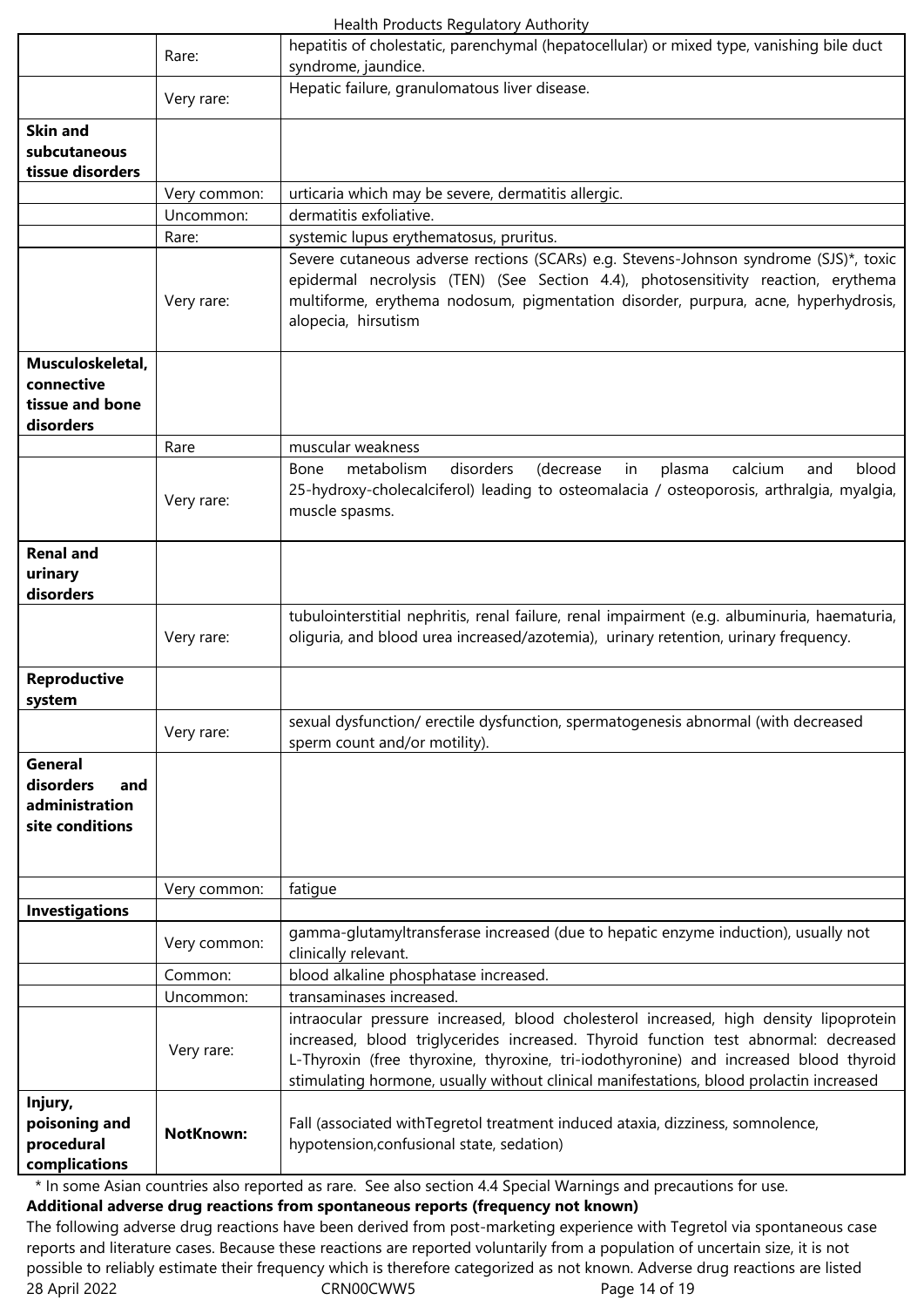# **Infections and infestations**

Reactivation of Human herpesvirus 6 infection.

# **Blood and lymphatic system disorders**

Bone marrow failure.

# **Immune system disorders** Drug Rash with Eosinophilia and Systemic Symptoms (DRESS).

**Metabolism and nutrition disorders** Hyperammonaemia

**Nervous system disorders** Sedation, memory impairment.

# **Gastrointestinal disorders**

Colitis.

# **Skin and subcutaneous tissue disorders**

Acute Generalized Exanthematous Pustulosis (AGEP), lichenoid keratosis, onychomadesis.

# **Musculoskeletal and connective tissue disorders**

Fracture.

# **Investigations**

Bone density decreased.

There is increasing evidence regarding the association of genetic markers and the occurrence of cutaneous ADRs such as SJS, TEN, DRESS, AGEP and maculopapular rash. In Japanese and European patients, these reactions have been reported to be associated with the use of carbazemepine and the presence of the HLA-A\*3101 allele. Another marker, HLA-B\*1502 has been shown to be strongly associated with SJS and TEN among individuals of Han Chinese, Thai and some other Asian ancestry (see sections 4.2 and 4.4 for further information).

# **Reporting of suspected adverse reactions**

Reporting suspected adverse reactions after authorisation of the medicinal product is important. It allows continued monitoring of the benefit/risk balance of the medicinal product. Healthcare professionals are asked to report any suspected adverse reactions via HPRA Pharmacovigilance, Website: www.hpra.ie

#### **4.9 Overdose**

# **Signs and symptoms:**

The presenting signs and symptoms of overdosage usually involve the central nervous, cardiovascular, respiratory systems and the adverse drug reactions mentioned under section 4.8 Undesirable effects.

# **Central nervous system:**

CNS depression, disorientation, depressed level of consciousness, somnolence, agitation, hallucination, coma; blurred vision, slurred speech, dysarthria, nystagmus, ataxia, dyskinesia, initially hyperreflexia, later hyporeflexia; convulsions, psychomotor disturbances, myoclonus, hypothermia, mydriasis.

# **Respiratory system:**

Respiratory depression, pulmonary oedema.

# **Cardiovascular system:**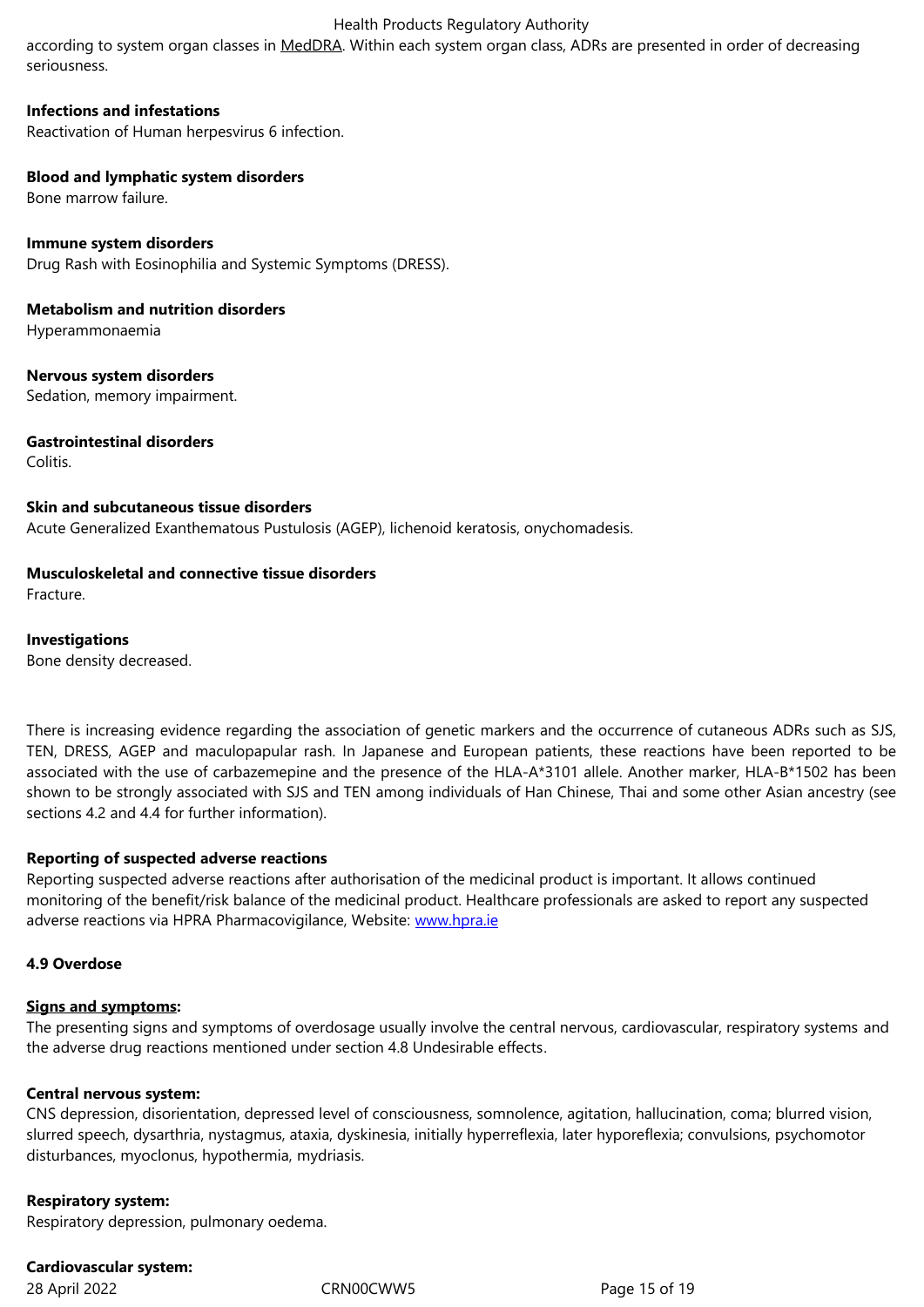Tachycardia, changes in blood pressure (hypotension and at times hypertension), cardiac arrhythmias, conduction disturbance with widening of QRS complex; syncope, in association with cardiac arrest.

# **Gastrointestinal system:**

Vomiting, delayed gastric emptying, reduced bowel motility.

# **Musculoskeletal system**

There have been some cases which reported rhabdomyolysis in association with carbamazepine toxicity.

# **Renal function:**

Retention of urine, oliguria or anuria; fluid retention, water intoxication due to ADH-like effect of carbamazepine.

# **Laboratory findings:**

Hyponatraemia, possibly metabolic acidosis, possibly hyperglycaemia, increased muscle creatinine phosphokinase.

# **Treatment:**

There is no specific antidote.

Management should initially be guided by the patient's clinical condition. Possible admission to hospital. Measurement of the plasma level to confirm carbamazepine poisoning and to ascertain the size of the overdose. Evacuation of the stomach, gastric lavage, and administration of activated charcoal. Delay in evacuating the stomach may result in delayed absorption, leading to relapse during recovery from intoxication. Supportive medical care in an intensive care unit with cardiac monitoring and careful correction of electrolyte imbalance, if required.

# **Special recommendations:**

Charcoal haemoperfusion has been recommended. Hemodialysis is the effective treatment modality in the management of the carbamazepine overdose.

Relapse and aggravation of symptomatology on the 2nd and 3rd day after overdose, due to delayed absorption, should be anticipated.

# **5 PHARMACOLOGICAL PROPERTIES**

# **5.1 Pharmacodynamic properties**

# Pharmacotherapeutic group, ATC:

Therapeutic class: Carbamazepine is a dibenzazepine derivative with antiepileptic, neurotropic, and psychotropic properties (ATC Code: N03 AF01).

As an antiepilepticagent its spectrum of activity embraces: partial seizures (simple and complex) with and without secondary generalization; generalized tonic-clonic seizures, as well as combinations of these types of seizures.

The mechanism of action of carbamazepine, the active substance of Tegretol, has only been partially elucidated. Carbamazepine stabilizes hyperexcited nerve membranes, inhibits repetitive neuronal discharges, and reduces synaptic propagation of excitatory impulses. It is conceivable that prevention of repetitive firing of sodium-dependent action potentials in depolarized neurons via use- and voltage-dependent blockade of sodium channels may be its main mechanism of action.

Whereas reduction of glutamate release and stabilization of neuronal membranes may account mainly for the antiepileptic effects, the depressant effect on dopamine and noradrenaline turnover could be responsible for the antimanic properties of carbamazepine.

# **5.2 Pharmacokinetic properties**

**Absorption:**

28 April 2022 CRN00CWW5 Page 16 of 19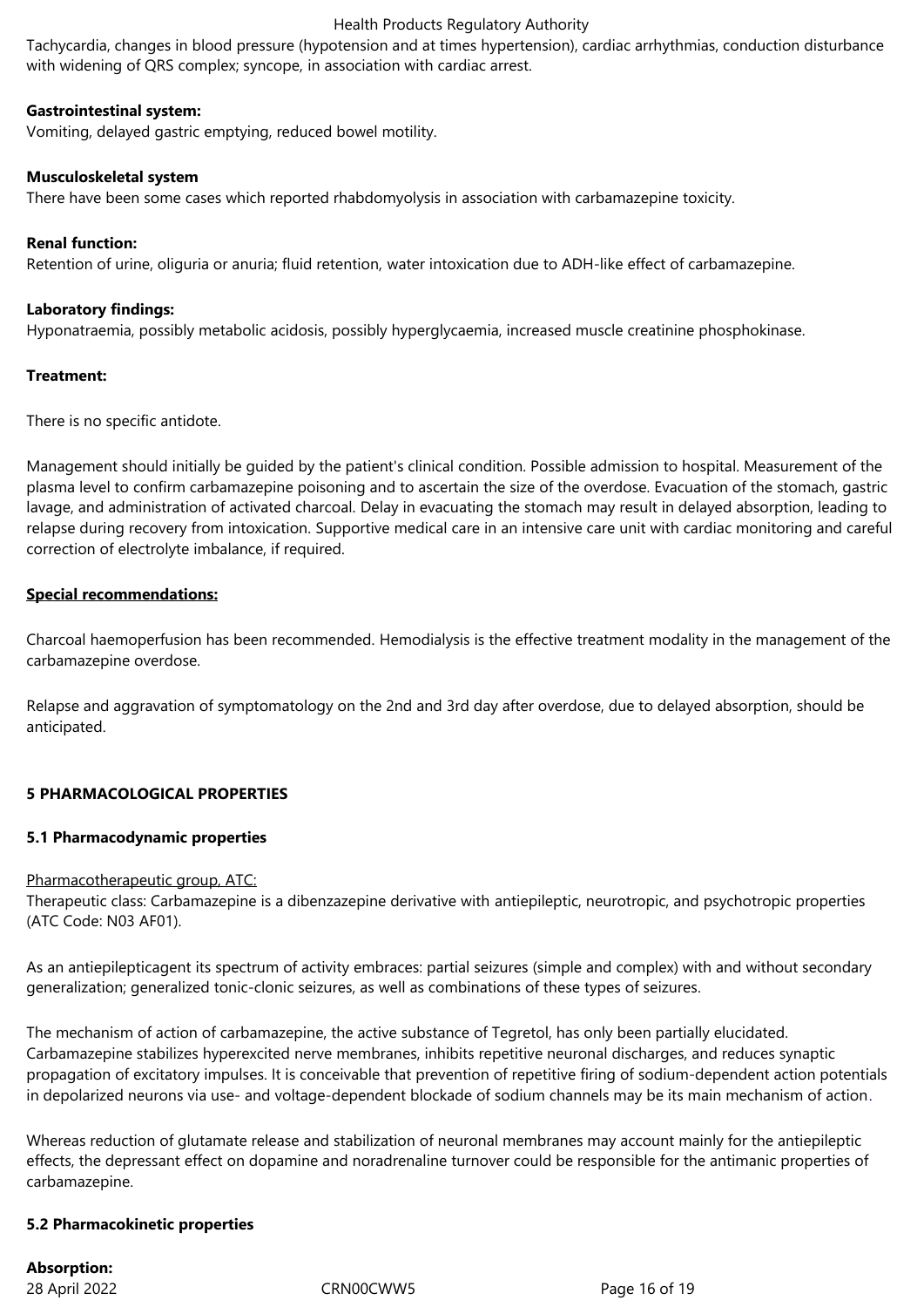Carbamazepine is absorbed almost completely but relatively slowly from the tablets. The conventional tablets yield mean peak plasma concentrations of the unchanged substance within 12 hours, following single oral doses. With the oral suspension, mean peak plasma concentrations are attained within 2 hours. With respect to the amount of active substance absorbed, there is no clinically relevant difference between the oral dosage forms. After a single oral dose of 400 mg carbamazepine (tablets) the mean peak concentration of unchanged carbamazepine in the plasma is approx. 4.5 micrograms/mL.

The bioavailability of Tegretol in various oral formulations has been shown to lie between 85-100%.

Different preparations of carbamazepine may vary in bioavailability; to avoid reduced effect or risk of breakthrough seizures or excessive side effects, it may be prudent to avoid changing the formulation.

Ingestion of food has no significant influence on the rate and extent of absorption, regardless of the dosage form of Tegretol.

Steady-state plasma concentrations of carbamazepine are attained within about 1 to 2 weeks, depending individually upon auto-induction by carbamazepine and hetero-induction by other enzyme-inducing drugs, as well as on pretreatment status, dosage, and duration of treatment.

The steady-state plasma concentrations of carbamazepine considered as 'therapeutic range' vary considerably interindividually: for the majority of patients a range between 4 to 12 micrograms/mL corresponding to 17 to 50 micromol/L has been reported. Concentrations of carbamazepine-10,11-epoxide (pharmacologically active metabolite): about 30% of carbamazepine levels.

# **Distribution**:

Carbamazepine is bound to serum proteins to the extent of 70 to 80%. The concentration of unchanged substance in cerebrospinal fluid and saliva reflects the non-protein bound portion in the plasma (20 to 30%). Concentrations in breast milk were found to be equivalent to 25 to 60% of the corresponding plasma levels.

Carbamazepine crosses the placental barrier. Assuming complete absorption of carbamazepine, the apparent volume of distribution ranges from 0.8 to 1.9 L/kg.

# **Biotransformation / metabolism**

Carbamazepine is metabolized in the liver, where the epoxide pathway of biotransformation is the most important one, yielding the 10,11-transdiol derivative and its glucuronide as the main metabolites. Cytochrome P450 3A4 has been identified as the major isoform responsible for the formation of the pharmacologically active carbamazepine-10,11 epoxide from carbamazepine. Human microsomal epoxide hydrolase has been identified as the enzyme responsible for the formation of the 10,11-transdiol derivative from carbamazepine-10,11 epoxide. 9-Hydroxy-methyl-10-carbamoyl acridan is a minor metabolite related to this pathway. After a single oral dose of carbamazepine about 30% appears in the urine as end-products of the epoxide pathway. Other important biotransformation pathways for carbamazepine lead to various monohydroxylated compounds, as well as to the N-glucuronide of carbamazepine produced by UGT2B7.

# *Elimination*

The elimination half-life of unchanged carbamazepine averages approx. 36 hours following a single oral dose, whereas after repeated administration it averages only 16 to 24 hours (auto-induction of the hepatic mono-oxygenase system), depending on the duration of the medication. In patients receiving concomitant treatment with other liver-enzyme inducing drugs (e.g. phenytoin, phenobarbitone), half-life values averaging 9 to 10 hours have been found.

The mean elimination half-life of the 10,11-epoxide metabolite in the plasma is about 6 hours following single oral doses of the epoxide itself.

After administration of a single oral dose of 400 mg carbamazepine, 72% is excreted in the urine and 28% in the faeces. In the urine, about 2% of the dose is recovered as unchanged drug and about 1% as the pharmacologically active 10,11-epoxide metabolite.

# **Special populations**:

# **Children**

Owing to enhanced carbamazepine elimination, children may require higher doses of carbamazepine (in mg/kg) than adults.

# **Elderly**

28 April 2022 CRN00CWW5 Page 17 of 19 There is no indication of altered pharmacokinetics of carbamazepine in elderly patients as compared with young adults but its metabolism may be affected by hepatic dysfunction.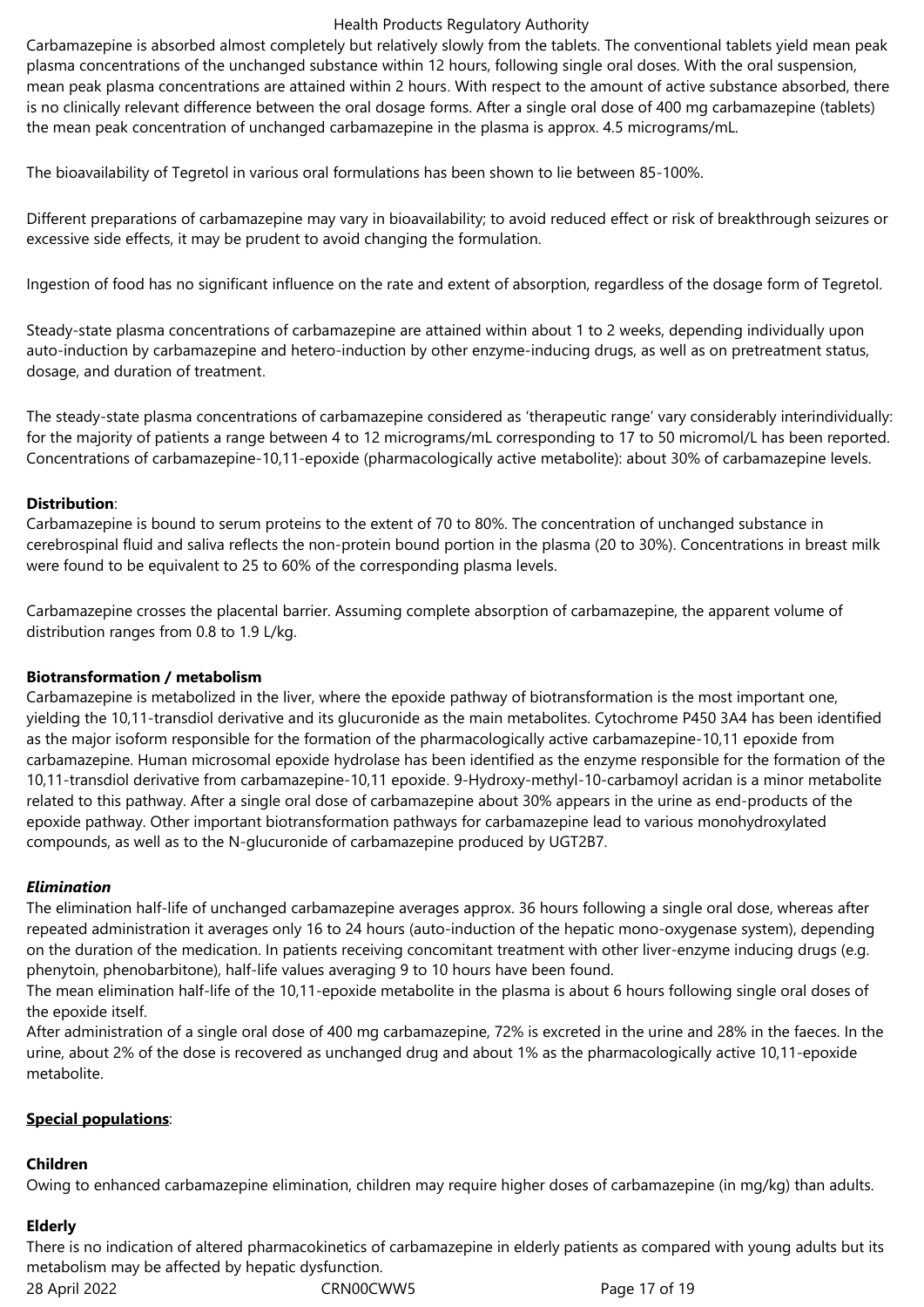# **Patients with hepatic or renal impairment**

No data are available on the pharmacokinetics of carbamazepine in patients with impaired hepatic or renal function. In advanced hepatic disease carbamazepine metabolism may be impaired.

# **5.3 Preclinical safety data**

Non-clinical data reveal no special hazard for humans based on conventional studies of single and repeated dose toxicity, genotoxicity and carcinogenic potential. However, the animal studies were insufficient to rule out a teratogenic effect of carbamazepine.

# **Carcinogenicity**

In rats treated with carbamazepine for 2 years, there was an increased incidence of hepatocellular tumors in females and benign testicular tumors in males.

However, there is no evidence that these observations are of any relevance to the therapeutic use of carbamazepine in humans.

# **Genotoxicity**

Carbamazepine was not found to be genotoxic in various standard bacterial and mammalian mutagenicity studies.

# **Reproductive toxicity**

The cumulative evidence from various animal studies in mice, rats and rabbits indicates that carbamazepine has no or only minor teratogenic potential at doses relevant to man. However, the animal studies were insufficient to rule out a teratogenic effect of carbamazepine. In a reproduction study in rats, nursing offspring demonstrated a reduced weight gain at a maternal dosage level of 192 mg/kg/day.

# **6 PHARMACEUTICAL PARTICULARS**

# **6.1 List of excipients**

Silica colloidal anhydrous Microcrystalline cellulose Magnesium stearate Carmellose sodium

# **6.2 Incompatibilities**

Not applicable.

# **6.3 Shelf life**

2 years.

# **6.4 Special precautions for storage**

Store in the original package in order to protect from moisture. Do not store above 25°C.

# **6.5 Nature and contents of container**

PVC/PE/PVdC (Super Triplex/SBC) with an ALU backing foil of 84 or 100 tablets.

Not all pack sizes may be marketed.

# **6.6 Special precautions for disposal of a used medicinal product or waste materials derived from such medicinal product and other handling of the product**

28 April 2022 CRN00CWW5 Page 18 of 19